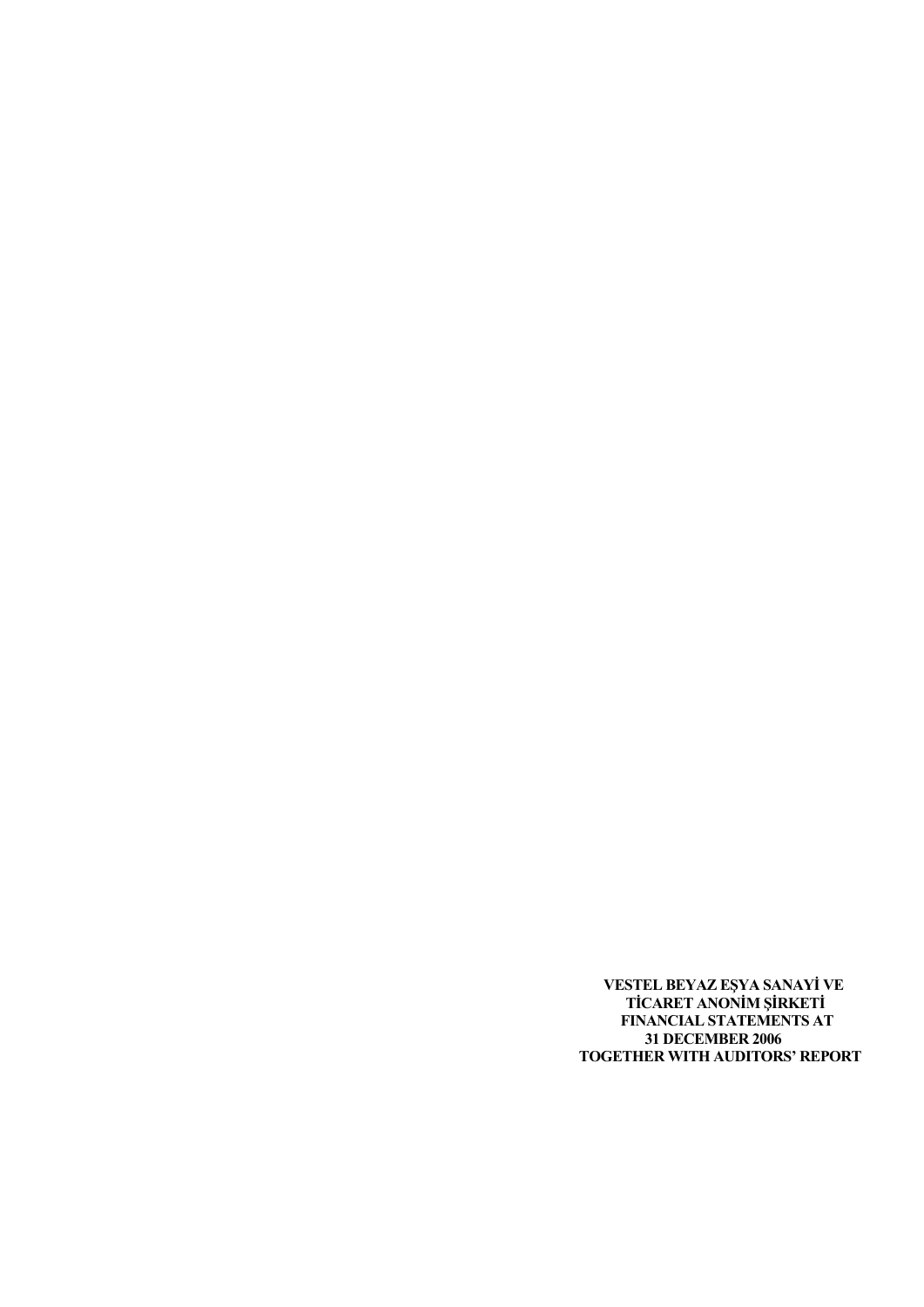### **INDEPENDENT AUDITOR'S REPORT**

## **To the Shareholders and Board of Directors of Vestel Beyaz Eşya Sanayi ve Ticaret A.Ş.**

We have audited the accompanying financial statements of Vestel Beyaz Eşya Sanayi ve Ticaret A.Ş. (the "Company"), which comprise the balance sheet as at 31 December 2006, and the income statement, statement of changes in equity and cash flow statement for the year then ended, and a summary of significant accounting policies and other explanatory notes.

#### *Management's responsibility for the financial statements*

Management is responsible for the preparation and fair presentation of these financial statements in accordance with International Financial Reporting Standards. This responsibility includes: designing, implementing and maintaining internal control relevant to the preparation and fair presentation of financial statements that are free from material misstatement, whether due to fraud or error; selecting and applying appropriate accounting policies; and making accounting estimates that are reasonable in the circumstances.

#### *Auditor's responsibility*

Our responsibility is to express an opinion on these financial statements based on our audit. We conducted our audit in accordance with International Standards on Auditing. Those standards require that we comply with ethical requirements and plan and perform the audit to obtain reasonable assurance whether the financial statements are free from material misstatement.

An audit involves performing procedures to obtain audit evidence about the amounts and disclosures in the financial statements. The procedures selected depend on the auditor's judgment, including the assessment of the risks of material misstatement of the financial statements, whether due to fraud or error. In making those risk assessments, the auditor considers internal control relevant to the entity's preparation and fair presentation of the financial statements in order to design audit procedures that are appropriate in the circumstances, but not for the purpose of expressing an opinion on the effectiveness of the entity's internal control. An audit also includes evaluating the appropriateness of accounting policies used and the reasonableness of accounting estimates made by management, as well as evaluating the overall presentation of the financial statements.

We believe that the audit evidence we have obtained is sufficient and appropriate to provide a basis for our audit opinion.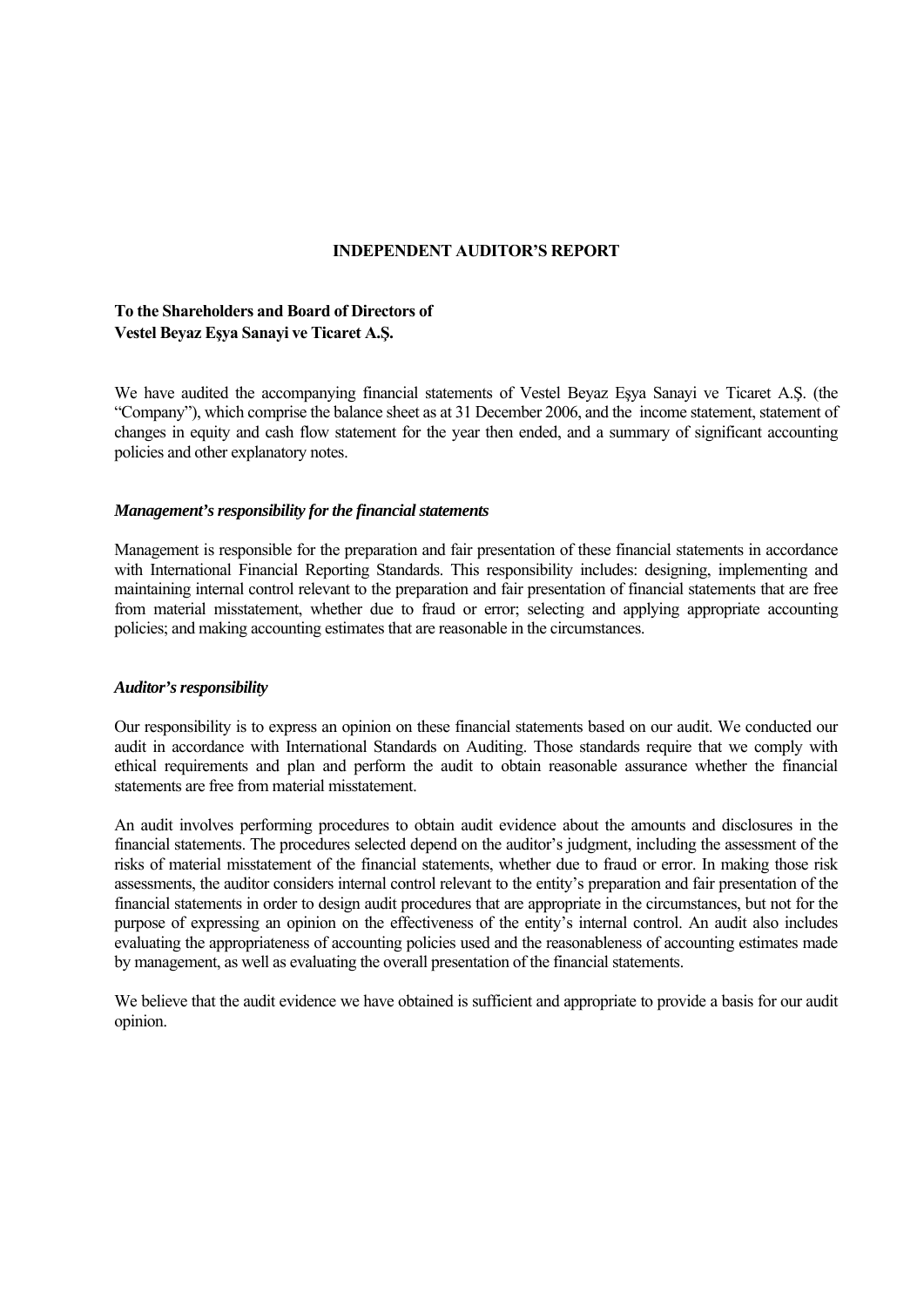## *Opinion*

In our opinion, the financial statements present fairly, in all material respects, the financial position of Vestel Beyaz Eşya Sanayi Ve Ticaret A.Ş. as of 31 December 2006, and of its financial performance and its cash flows for the year then ended in accordance with International Financial Reporting Standards.

## **ARKAN & ERGİN Uluslararası Denetim ve Yeminli Mali Müşavirlik A.Ş. Member Firm of GRANT THORNTON International**

**Aykut Halit Partner** 

İstanbul, 09 March 2007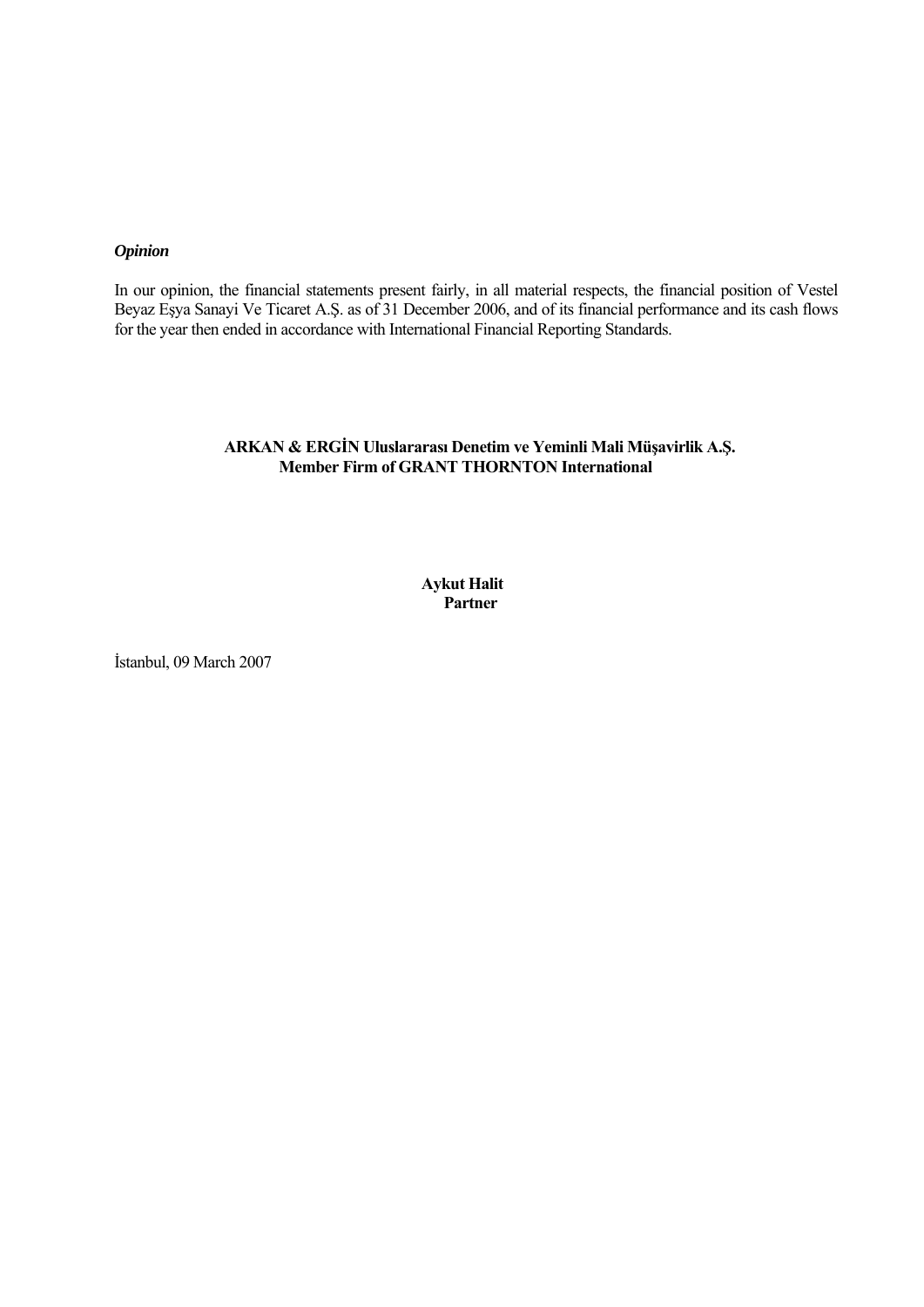## **VESTEL BEYAZ EŞYA SANAYİ VE TİCARET A.Ş. BALANCE SHEETS AT 31 DECEMBER 2006 AND 2005**

# (All amounts in New Turkish Lira ("YTL") unless indicated otherwise.)

| <b>Assets</b>                      | <b>Note</b>    | 2006        | 2005        |
|------------------------------------|----------------|-------------|-------------|
|                                    |                |             |             |
| <b>Current assets</b>              |                |             |             |
| Cash and cash equivalents          | $\overline{4}$ | 12.901.538  | 8.376.924   |
| Trade receivables                  | 5              | 345.042.374 | 143.664.580 |
| Inventories                        | 6              | 131.119.480 | 101.588.396 |
| Other assets                       | 7              | 18.521.604  | 8.554.409   |
| <b>Total current assets</b>        |                | 507.584.996 | 262.184.309 |
| <b>Non-current assets</b>          |                |             |             |
| Property, plant and equipment, net | 8              | 333.244.995 | 318.152.005 |
| Intangible assets, net             | 9              | 1.531.332   | 2.513.835   |
| Deferred tax asset                 | 13             | 3.163.330   | 4.952.273   |
| <b>Total non-current assets</b>    |                | 337.939.657 | 325.618.113 |
| <b>Total assets</b>                |                | 845.524.653 | 587.802.422 |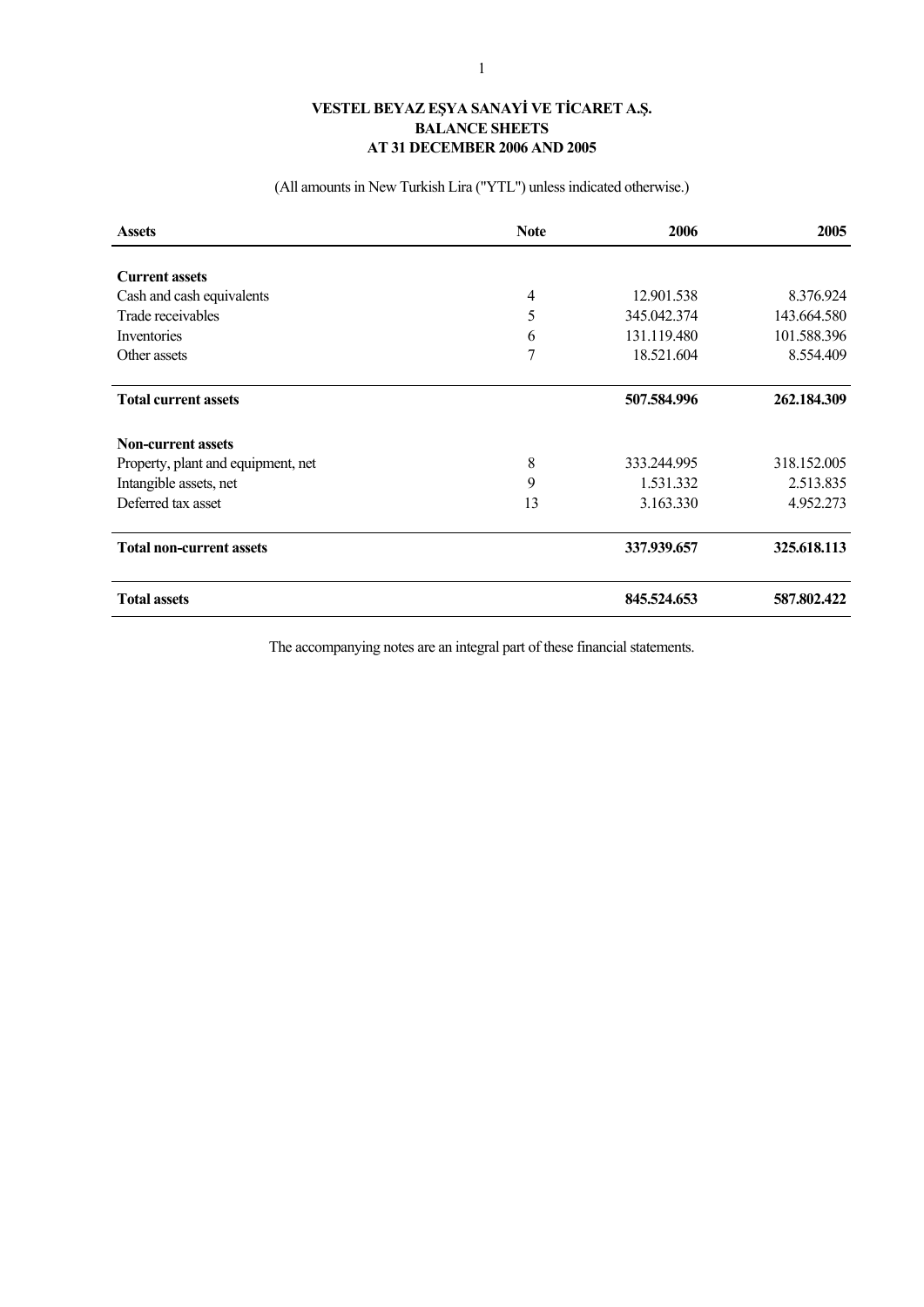## **VESTEL BEYAZ EŞYA SANAYİ VE TİCARET A.Ş. BALANCE SHEETS AT 31 DECEMBER 2006 AND 2005**

(All amounts in New Turkish Lira ("YTL") unless indicated otherwise.)

| <b>Liabilities and equity</b>        | <b>Note</b> | 2006        | 2005        |
|--------------------------------------|-------------|-------------|-------------|
|                                      |             |             |             |
| <b>Current liabilities</b>           |             |             |             |
| <b>Borrowings</b>                    | 10          | 34.464.304  | 20.301.145  |
| Trade payables                       | 11          | 258.098.548 | 178.111.187 |
| Taxation on income                   | 13          | 1.287.503   | 795.805     |
| Other liabilities                    | 12          | 11.814.420  | 54.680.841  |
| <b>Total current liabilities</b>     |             | 305.664.775 | 253.888.978 |
| <b>Non-current liabilities</b>       |             |             |             |
| Borrowings                           | 10          | 58.888.365  | 77.377.142  |
| Reserve for retirement pay           | 14          | 2.691.147   | 2.291.625   |
| Deferred tax liability               | 13          | 16.826.938  | 17.211.711  |
| <b>Total non-current liabilities</b> |             | 78.406.450  | 96.880.478  |
| <b>Equity</b>                        |             |             |             |
| Share capital                        | 15          | 205.720.137 | 153.720.137 |
| Share premium                        |             | 109.030.821 |             |
| General reserves                     |             | 83.312.829  | 33.645.194  |
| Net profit for the year              |             | 63.389.641  | 49.667.635  |
| <b>Total equity</b>                  |             | 461.453.428 | 237.032.966 |
| <b>Commitments and contingencies</b> | 16          |             |             |
| <b>Total liabilities and equity</b>  |             | 845.524.653 | 587.802.422 |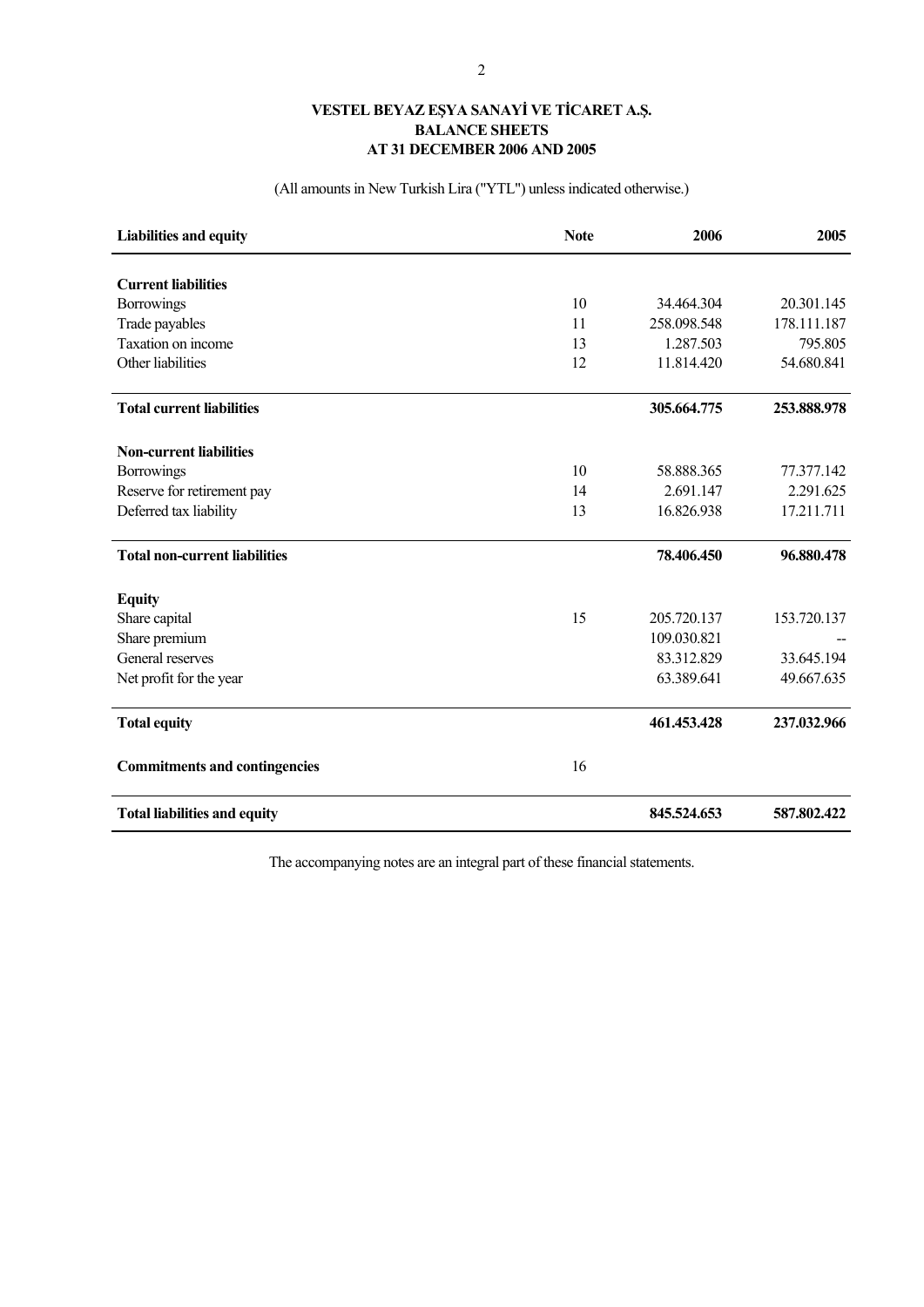# **VESTEL BEYAZ EŞYA SANAYİ VE TİCARET A.Ş. INCOME STATEMENTS FOR THE YEARS ENDED 31 DECEMBER 2006 AND 2005**

### (All amounts in New Turkish Lira ("YTL") unless indicated otherwise.)

|                                            | <b>Note</b> | 2006          | 2005          |
|--------------------------------------------|-------------|---------------|---------------|
| Net sales                                  | 17          | 1.119.126.589 | 810.072.731   |
|                                            |             |               |               |
| Cost of sales                              | 18          | (962.411.886) | (721.566.385) |
| <b>Gross profit</b>                        |             | 156.714.703   | 88.506.346    |
| Research and development expenses          |             | (12.551.964)  | (8.247.505)   |
| Selling expenses                           |             | (28.131.951)  | (8.179.317)   |
| General and administrative expenses        |             | (17.687.563)  | (11.580.374)  |
| Other income (expense), net                | 19          | 11.206.145    | (2.219.231)   |
| <b>Operating profit</b>                    |             | 109.549.370   | 58.279.919    |
| Financing income (expense), net            | 20          | (37.667.929)  | (1.471.982)   |
| Monetary gain (loss)                       |             |               | 3.923.800     |
| <b>Profit before taxation</b>              |             | 71.881.441    | 60.731.737    |
| Taxation charge                            |             |               |               |
| Current                                    |             | (7.087.630)   | (796.670)     |
| Deferred                                   |             | (1.404.170)   | (10.267.432)  |
| <b>Taxation on income</b>                  | 13          | (8.491.800)   | (11.064.102)  |
| Net profit for the year                    |             | 63.389.641    | 49.667.635    |
| Basic and fully diluted earnings per share |             | 0,36          | 0,36          |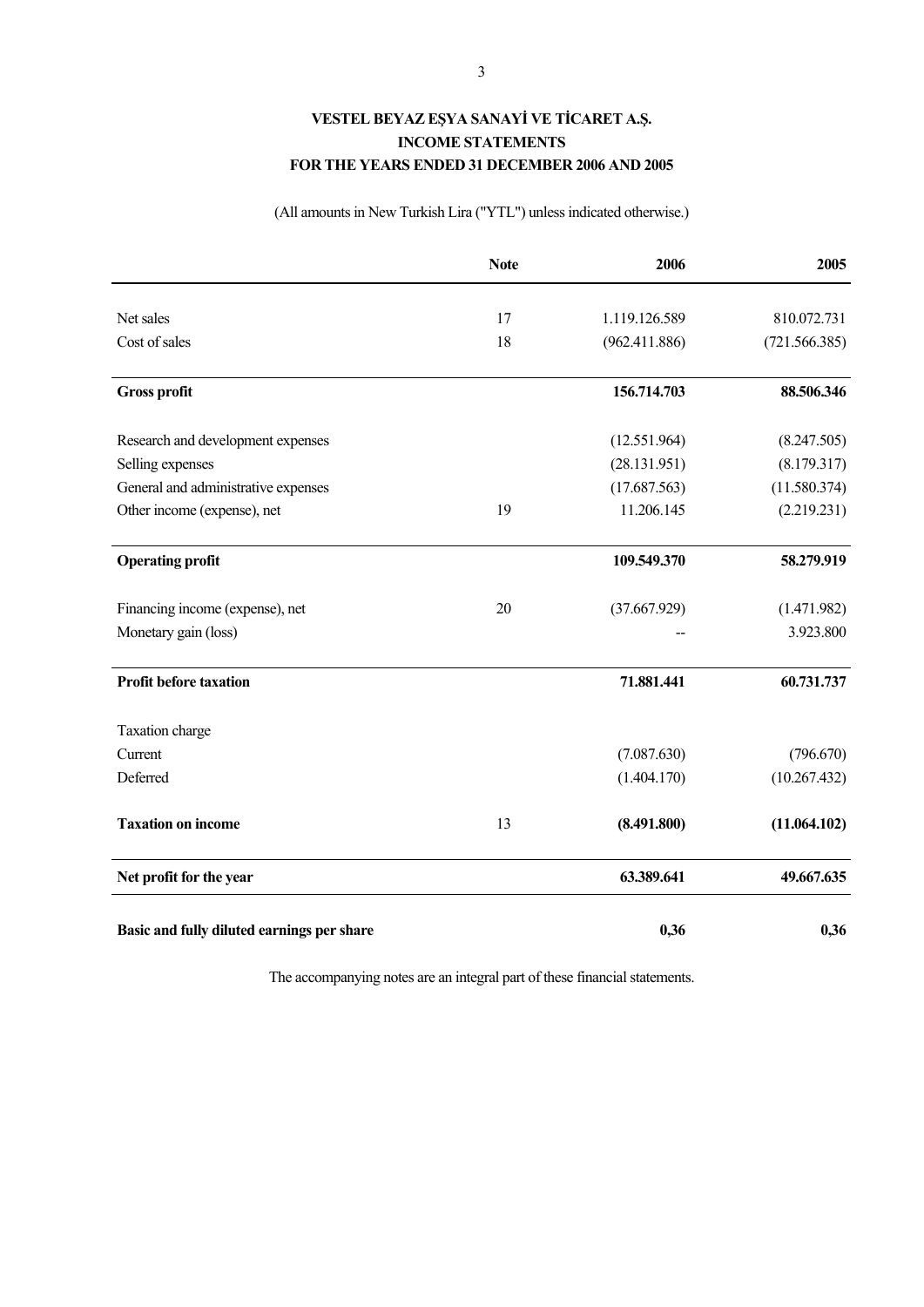## **VESTEL BEYAZ EŞYA SANAYİ VE TİCARET A.Ş. STATEMENTS OF CHANGES IN EQUITY FOR THE YEARS ENDED 31 DECEMBER 2006 AND 2005**

(All amounts in New Turkish Lira ("YTL") unless indicated otherwise.)

|                                    | Share capital | <b>Share</b><br><b>Premium</b> | <b>General</b><br>reserves | Net profit for<br>the year | <b>Total</b><br>equity |
|------------------------------------|---------------|--------------------------------|----------------------------|----------------------------|------------------------|
| <b>Balance at 31 December 2004</b> | 92.419.567    |                                | 22.227.232                 | 72.718.532                 | 187.365.331            |
| Increase in share capital          | 61.300.570    | --                             | (61.300.570)               |                            |                        |
| Transfer to general reserves       |               | --                             | 72.718.532                 | (72.718.532)               |                        |
| Net profit for the year            |               |                                |                            | 49.667.635                 | 49.667.635             |
|                                    |               |                                |                            |                            |                        |
| <b>Balance at 31 December 2005</b> | 153.720.137   |                                | 33.645.194                 | 49.667.635                 | 237.032.966            |
| Increase in share capital          | 52,000,000    | 109.030.821                    |                            |                            | 161.030.821            |
| Transfer to general reserves       | --            | --                             | 49.667.635                 | (49.667.635)               |                        |
| Net profit for the year            |               |                                | $\overline{\phantom{a}}$   | 63.389.641                 | 63.389.641             |
|                                    |               |                                |                            |                            |                        |
| <b>Balance at 31 December 2006</b> | 205.720.137   | 109.030.821                    | 83.312.829                 | 63.389.641                 | 461.453.428            |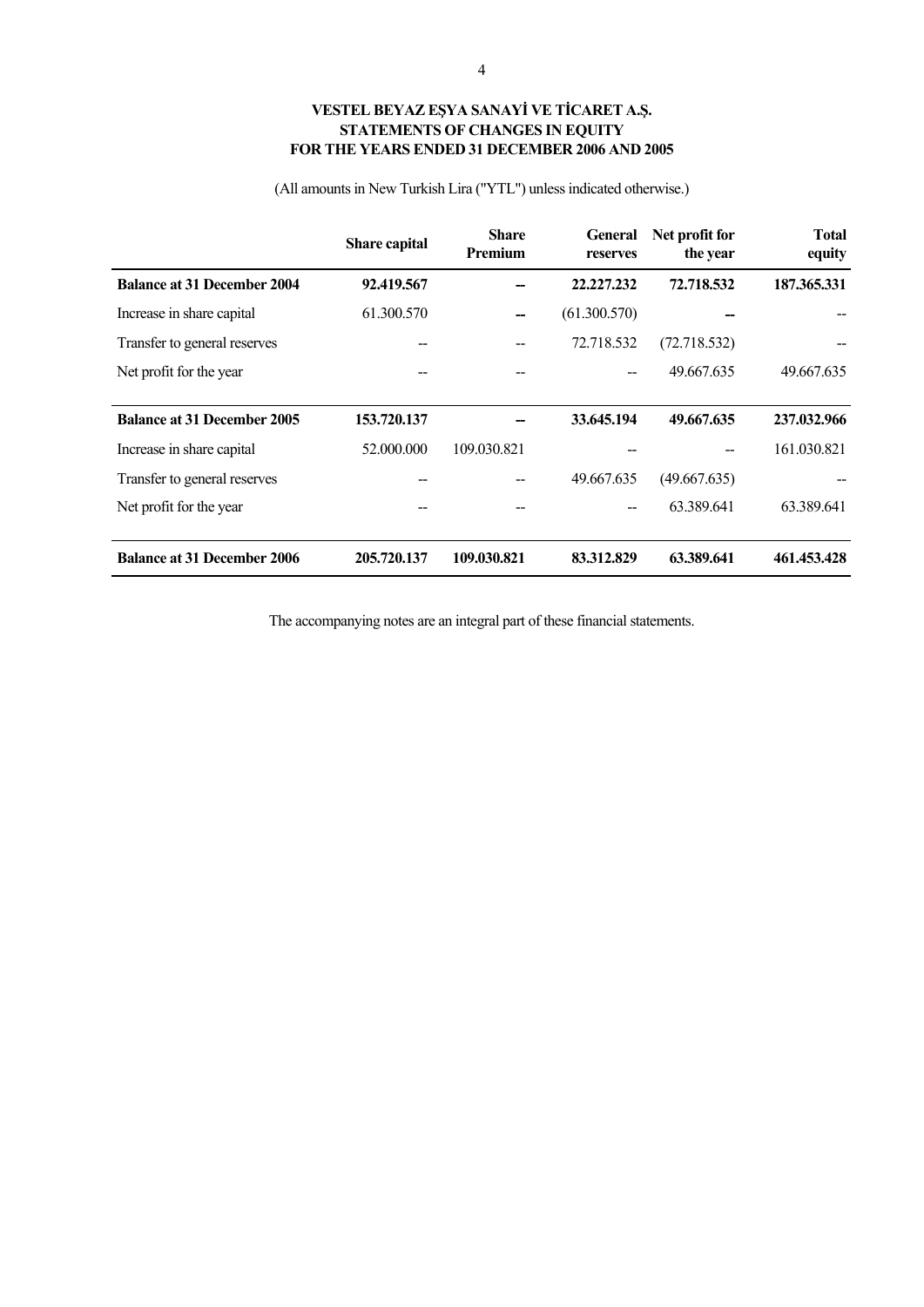# **VESTEL BEYAZ EŞYA SANAYİ VE TİCARET A.Ş. CASH FLOW STATEMENTS FOR THE YEARS ENDED 31 DECEMBER 2006 AND 2005**

(All amounts in New Turkish Lira ("YTL") unless indicated otherwise.)

|                                                                                       | <b>Note</b> | 2006          | 2005          |
|---------------------------------------------------------------------------------------|-------------|---------------|---------------|
| Net income for the year                                                               |             | 63.389.641    | 49.667.635    |
| Adjustment to reconcile net income to net<br>cash provided from operating activities: | 23          | 47.787.870    | 35.811.194    |
| Operating profit before changes in working capital                                    |             | 111.177.511   | 85.478.829    |
| Changes in operating assets and liabilities                                           | 23          | (211.667.406) | 19.584.718    |
| Taxes paid                                                                            |             | (795.805)     | (12.394.560)  |
| Net cash provided by (used in) operating activities                                   |             | (101.285.700) | 92.668.987    |
| <b>Cash flows from financing activities</b>                                           |             |               |               |
| Changes in current borrowings, net                                                    |             | 13.060.074    | 2.133.174     |
| Changes in non-current borrowings, net                                                |             | (18.488.777)  | 17.738.201    |
| Increase in share capital                                                             |             | 161.030.821   |               |
| Net cash provided by financing activities                                             |             | 155.602.118   | 19.871.375    |
| <b>Cash flows from investing activities</b>                                           |             |               |               |
| Purchase of property, plant and equipment, net                                        |             | (49.607.416)  | (106.496.847) |
| Purchase of intangible fixed assets, net                                              |             | (184.388)     | (392.386)     |
| Net cash used in investing activities                                                 |             | (49.791.804)  | (106.889.233) |
| Net increase in cash and cash equivalents                                             |             | 4.524.614     | 5.651.129     |
| Cash and cash equivalents at beginning of year                                        |             | 8.376.924     | 2.725.795     |
| Cash and cash equivalents at end of year                                              |             | 12.901.538    | 8.376.924     |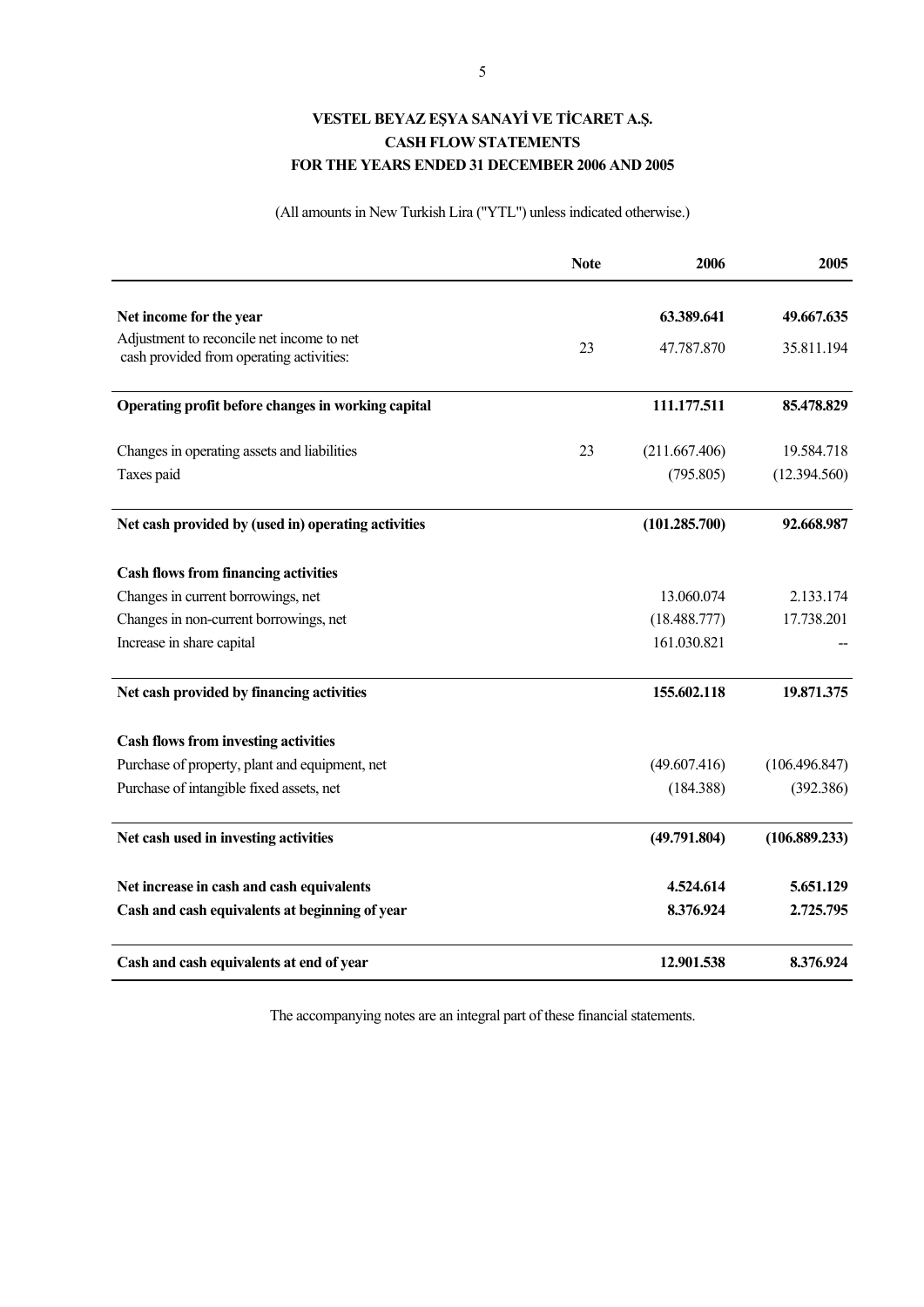(All amounts in New Turkish Lira ("YTL") unless indicated otherwise.)

#### **1. ORGANIZATION AND NATURE OF ACTIVITIES**

Vestel Beyaz Eşya Sanayi ve Ticaret A.Ş. (the "Company" or "Vestel Beyaz Eşya") was incorporated in 1997 under the Turkish Commercial Code and was registered in Istanbul, Turkey. The registered office address of the Company is located at Ambarlı, Petrol Ofisi Dolum Tesisleri Yolu, Zorlu Plaza, Avcılar / Istanbul- Turkey.

The Company is a member of the Vestel Group of Companies which are under the control of the Ahmet Nazif Zorlu family. The Company sells all of its products to Vestel Dış Ticaret A.Ş. ("Vestel Foreign Trade"), which sells them outside of Turkey and Vestel Dayanıklı Tüketim Malları Pazarlama A.Ş. ("Vestel Domestic Marketing"), which sells them to customers in Turkey both of which is members of the Vestel Group of Companies and are not owned or controlled by the Company.

The Company started working actively in 1999 and is engaged in the manufacture of refrigerators, freezers, room air conditioning units, washing machines and cookers. The Company's production facilities are located in Manisa industrial site with outdoor area of 373,000 square meters and indoor area of 278,000 square meters.

#### **2. BASIS OF PRESENTATION OF THE FINANCIAL STATEMENTS**

The financial statements of the Company have been prepared in accordance with International Financial Reporting Standards ("IFRS") as developed and published by the International Accounting Standards Board ("IASB").

#### **Measurement currency, reporting currency**

The restatement for the changes in the general purchasing power of YTL as of 31 December 2005 is based on IAS 29 ("Financial Reporting in Hyperinflationary Economies"). IAS 29 requires that financial statements prepared in the currency of a hyperinflationary economy be stated in terms of the measuring unit current at the balance sheet date and the corresponding figures for previous periods be restated in the same terms. One characteristic (but not limited to) that necessitates the application of IAS 29 is a cumulative three year inflation rate approaching or exceeding 100%. As of 31 December 2005, the three year cumulative rate has been 36% (31 December 2004: 70% - 31 December 2003: 181%) based on the Turkish countrywide wholesale price index published by the State Institute of Statistics.

As of 1 January 2006, it has been decided to discontinue the adjustment of financial statements for inflation after taking into account that hyperinflation period has come to an end as indicated by existing objective criteria and, that other signs indicating the continuance of hyperinflation have largely disappeared the financial statement as of 31 December 2006 have therefore, not been subjected to any adjustment for inflation.

The effects of ending the adjustments for inflation on financial statements are summarized as follows:

The financial statements as of 31 December 2006 have not been subjected to any inflation adjustment whereas the financial statements for previous periods have been adjusted for inflation on basis of the measuring unit current at the last preceding balance sheet date namely 31 December 2005.

Together with the ending of the hyperinflationary period the balances adjusted for inflation as of the last preceding balance sheet date form the opening balances of the assets, liabilities and equity accounts as of 1 January 2006.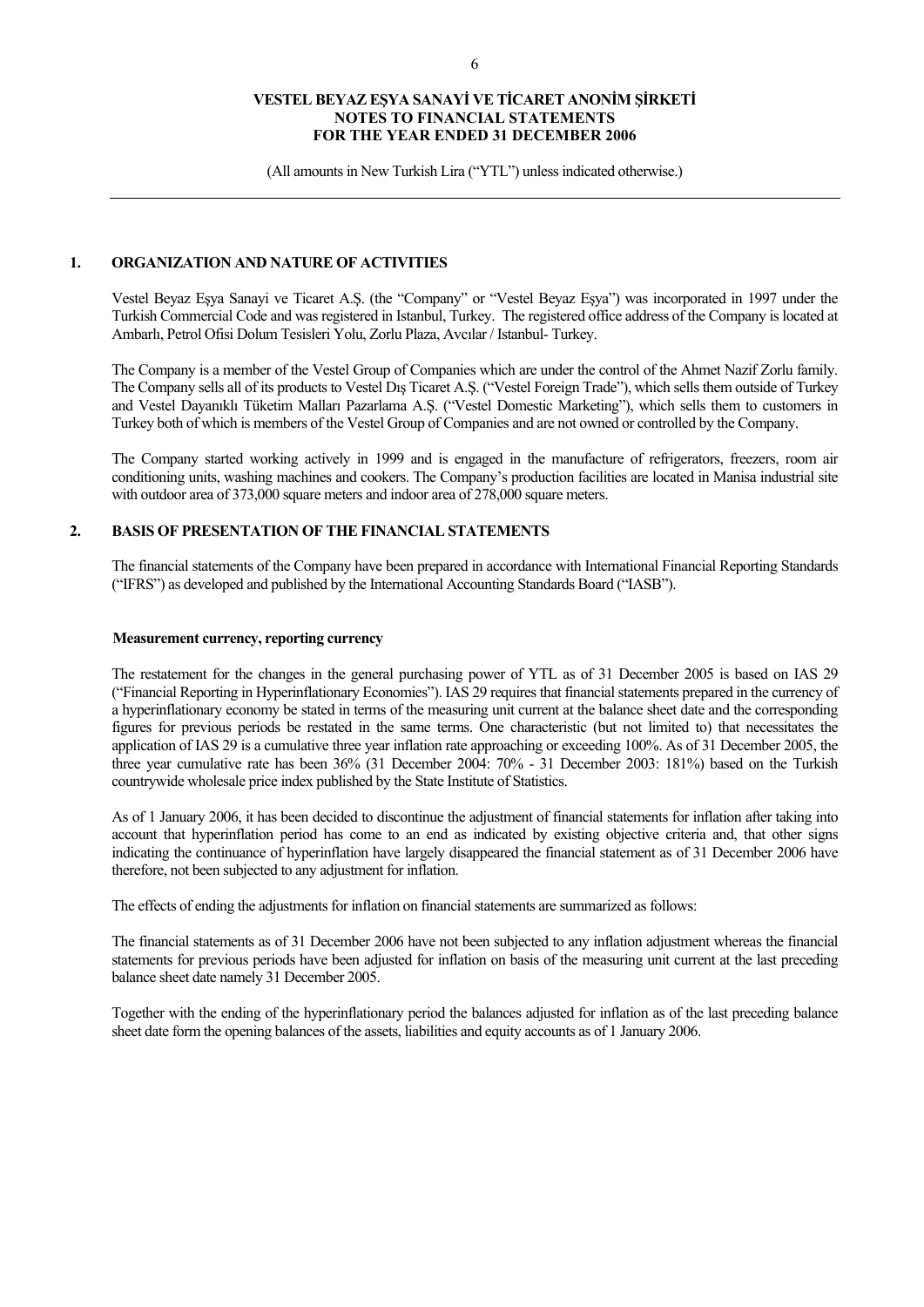(All amounts in New Turkish Lira ("YTL") unless indicated otherwise.)

#### **3. SUMMARY OF SIGNIFICANT ACCOUNTING POLICIES**

The significant accounting policies followed in the preparation of the accompanying financial statements are summarized below:

#### **Foreign currency translations and transactions**

Transactions are recorded in New Turkish Lira, which is the Company's functional currency. Transactions in foreign currencies during the periods have been translated at the exchange rates prevailing at the dates of these transactions. Balance sheet items denominated in foreign currencies have been translated at the exchange rates prevailing at the balance sheet dates. Exchange gains or losses arising from settlement and translation of foreign currency items have been included in the financing income or expense accounts as appropriate.

As of 31 December 2006 and 2005, the foreign exchange rates used by the Company are as follows:

|                  | 2006   | 2005   |
|------------------|--------|--------|
|                  |        |        |
| <b>US Dollar</b> | 1,4056 | 1,3418 |
| <b>EURO</b>      | 1,8515 | 1,5875 |

#### **Property, plant and equipment depreciation**

Property, plant and equipment are stated at cost less accumulated depreciation and any impairment in value. Depreciation is calculated on a straight-line basis over the estimated useful life of the asset as follows:

|                               | Year       |
|-------------------------------|------------|
|                               |            |
| Land                          | Nil        |
| Land improvements             | $8.5 - 25$ |
| <b>Buildings</b>              | $25 - 50$  |
| Leasehold improvements        | 5          |
| Property, plant and equipment | $5 - 20$   |
| Motor vehicles                | 5          |
| Furniture and fittings        | $5 - 10$   |

The carrying values of property, plant and equipment are reviewed for impairment periodically and when events or changes in circumstances indicate the carrying value may not be recoverable. If any such indication exists and where the carrying values exceed the estimated recoverable amount, the assets or cash-generating units are written down to their recoverable amount.

The gain or loss arising on the disposal or retirement of an asset is determined as the difference between the sales proceeds and the carrying amount of the asset and is recognized in income.

#### **Leases**

*Finance Lease – Leases in terms of which the Company assumes substantially all of the risks and rewards of ownership are* classified as finance leases. Assets held under finance leases are recognized as assets of the Company at their fair value at the date of acquisition. The corresponding liability to the Company is included in the balance sheet as a finance lease obligation. Finance costs, which represent the difference between the total leasing commitments and the fair value of the assets acquired, are charged to the income statement over the term of the relevant lease so as to produce a constant periodic rate of interest on the remaining balance of the liability for each accounting period.

Capitalized leased assets are depreciated in accordance with the depreciation policy noted above.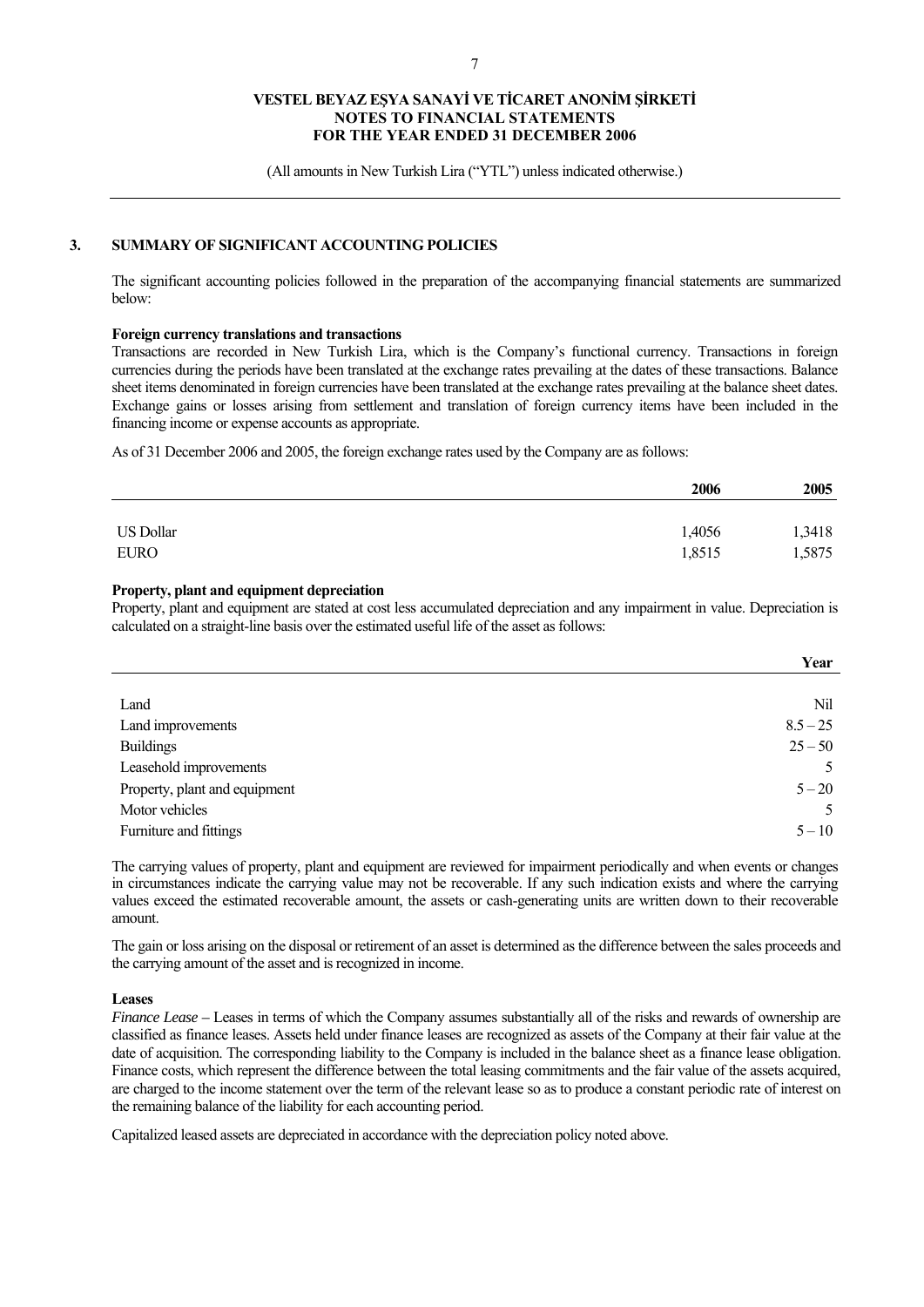(All amounts in New Turkish Lira ("YTL") unless indicated otherwise.)

#### **Research and development costs**

Research expenditure is recognized as an expense as incurred. Costs incurred on development projects (relating to the design and testing of new or improved products) are recognized as intangible assets to the extent that the expenditure is expected to generate future economic benefits. Development costs that have been capitalized are amortized on a pro-rata basis over a period of 5 years.

The carrying values of capitalized research and development expenditure are reviewed for impairment periodically and when events or changes in circumstances indicate that the carrying value may not be recoverable.

#### **Other intangible assets**

Expenditures on acquired patents and licenses are capitalized and amortized on a pro-rata basis over their estimated useful life, not exceeding a period of 5 years.

**Trade receivables -** Trade receivables are measured at initial recognition at fair value, and are subsequently measured at amortized cost using the effective interest rate method to set an allowance for unearned interest. Appropriate allowances for estimated irrecoverable amounts are recognized in profit or loss when there is objective evidence that the asset is impaired. The allowance recognized is measured as the difference between the asset's carrying amount and the present value of estimated future cash flows discounted at the effective interest rate computed at initial recognition.

**Trade payables -** Trade payables are initially measured at fair value, and are subsequently measured at amortized cost, using the effective interest rate method to set an allowance for unearned interest.

#### **Bank borrowings**

Interest-bearing bank loans and overdrafts are recorded in the amount of the proceeds received, net of direct issue costs. Finance charges, including premiums payable on settlement or redemption, are accounted for on an accrual basis and are added to the carrying amount of the instrument to the extent that they are not settled in the period in which they arise.

#### **Inventories**

Inventories are stated at the lower of cost and net realizable value. Costs comprise direct materials and, where applicable, direct labor costs and those overheads (based on normal operating capacity) that have been incurred in bringing the inventories to their present location and condition but excludes borrowing cost. Cost is calculated by using the weighted average method. Net realizable value represents the estimated selling price less all estimated costs to completion and costs to be incurred in marketing, selling and distribution.

#### **Offsetting**

Financial assets and liabilities are offset and the net amount reported in the balance sheet when there is a legally enforceable right to set off the recognized amounts and there is an intention to settle on a net basis or realize the asset and settle the liability simultaneously.

#### **Contingent assets and contingent liabilities**

Transactions that may give rise to contingencies and commitments are those for which the outcome and the performance will be ultimately confirmed only on the occurrence or non-occurrence of certain future events, unless the expected performance is not very likely. Accordingly, contingent losses are recognized in the financial statements if a reasonable estimate of the amount of the resulting loss can be made. Contingent gains are reflected only if it is probable that the gain will be realized.

#### **Use of estimates**

The preparation of financial statements in conformity with IFRS requires management to make estimates and assumptions that affect reported amounts of assets and liabilities and disclosure of contingent assets and liabilities at the date of the financial statements, and the reported amounts of revenues and expenses during the reporting period. Actual results could differ from these estimates.

These estimates are reviewed periodically, and as adjustments become necessary, they are reported in earnings in the periods in which they become known.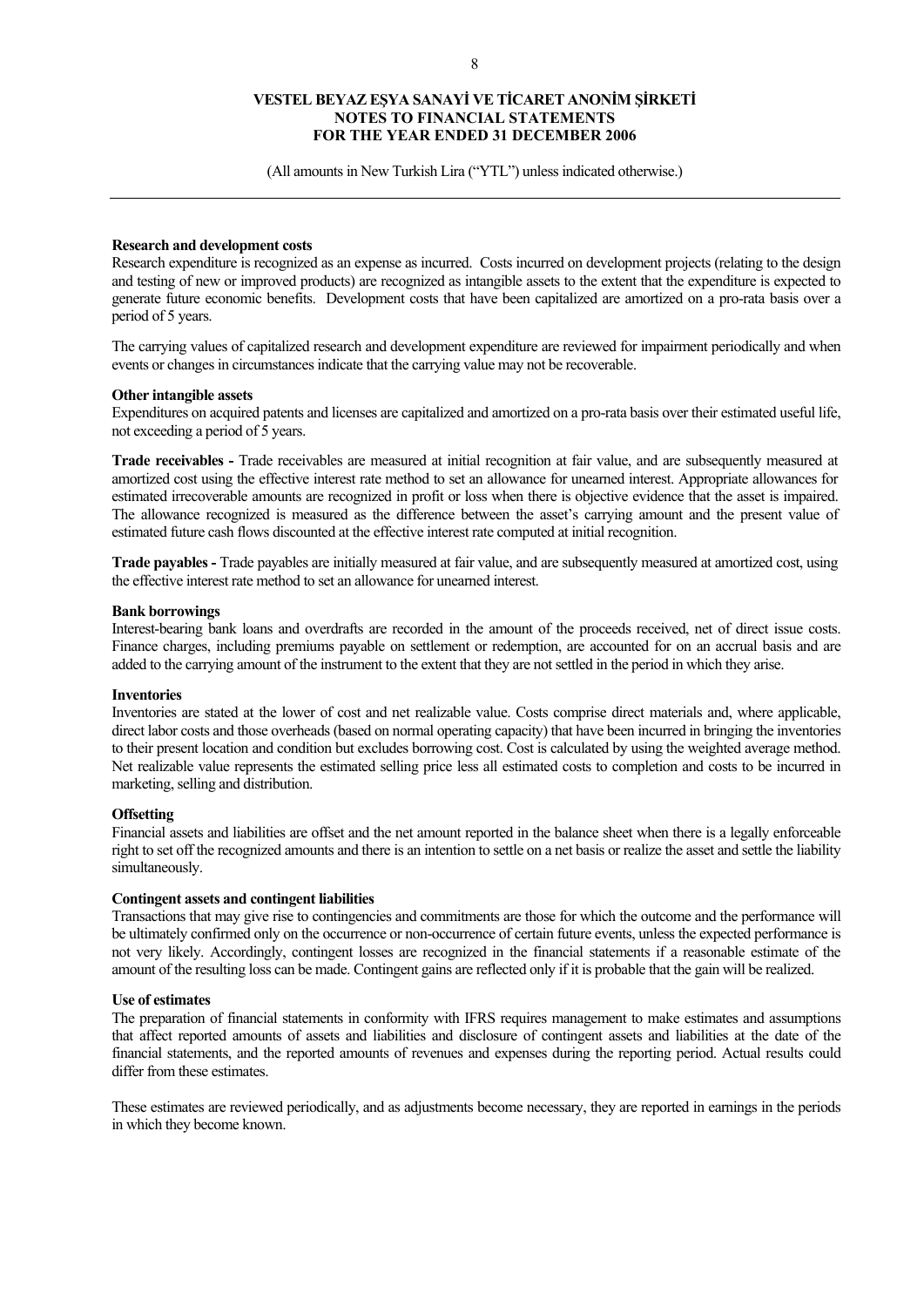(All amounts in New Turkish Lira ("YTL") unless indicated otherwise.)

#### **Income taxes**

Tax expense (income) is the aggregate amount included in the determination of net profit or loss for the period in respect of current and deferred tax.

Deferred income tax is provided, using the liability method, on all temporary differences at the balance sheet date between the tax bases of assets and liabilities and their carrying amounts for financial reporting purposes. Deferred income tax liabilities are recognized for all taxable temporary differences.

The carrying amount of deferred income tax assets is reviewed at each balance sheet date and reduced to the extent that it is no longer probable that sufficient taxable profit will be available to allow all or part of the deferred income tax asset to be utilized.

Deferred income tax assets and liabilities are measured at the tax rates that are expected to apply to the period when the asset is realized or the liability is settled, based on tax rates (and tax laws) that have been enacted or substantively enacted at the balance sheet date.

#### **Borrowing costs**

Borrowing costs directly attributable to the acquisition, construction or production of qualifying assets, which are assets that necessarily take a substantial period of time to get ready for their intended use or sale, are added to the cost of those assets, until such time as the assets are substantially ready for their intended use or sale. Investment income earned on the temporary investment of specific borrowings pending their expenditure on qualifying assets is deducted from the cost of those assets. All other borrowing costs are recognized in net profit or loss in the period in which they are incurred.

#### **Provisions**

Provisions are recognized when the Company has a present obligation (legal or constructive) as a result of a past event, it is probable that an outflow of resources embodying economic benefits will be required to settle the obligation and a reliable estimate can be made of the amount of the obligation. Where the Company expects a provision to be reimbursed, for example under an insurance contract, the reimbursement is recognized as a separate asset but only when the reimbursement is virtually certain.

#### **Employee benefits**

Under Turkish Labor Law, the Company is required to pay termination benefits to each employee who has completed one year of service and whose employment is terminated without due cause, or who retires in accordance with social insurance regulations, is called up for military service or dies.

#### **Warranty provision**

This provision reflects the costs and expenses for which the Company responsible for servicing its products sold which malfunction due to production defects. Technical service costs which may be incurred in the future with respect to the sales in the current year are estimated by the Company's management on the basis of past experience.

#### **Revenue recognition**

Revenue is recognized at the moment goods are invoiced on the basis of physical delivery by the Company. Revenue is shown net of value added and sales taxes, discounts and returns.

#### **Related parties**

Companies and their related parties, investments and affiliates controlled by Zorlu Holding Group or otherwise under the control of Ahmet Nazif Zorlu and his family (including the companies in the Vestel Group) are considered and referred to as related parties.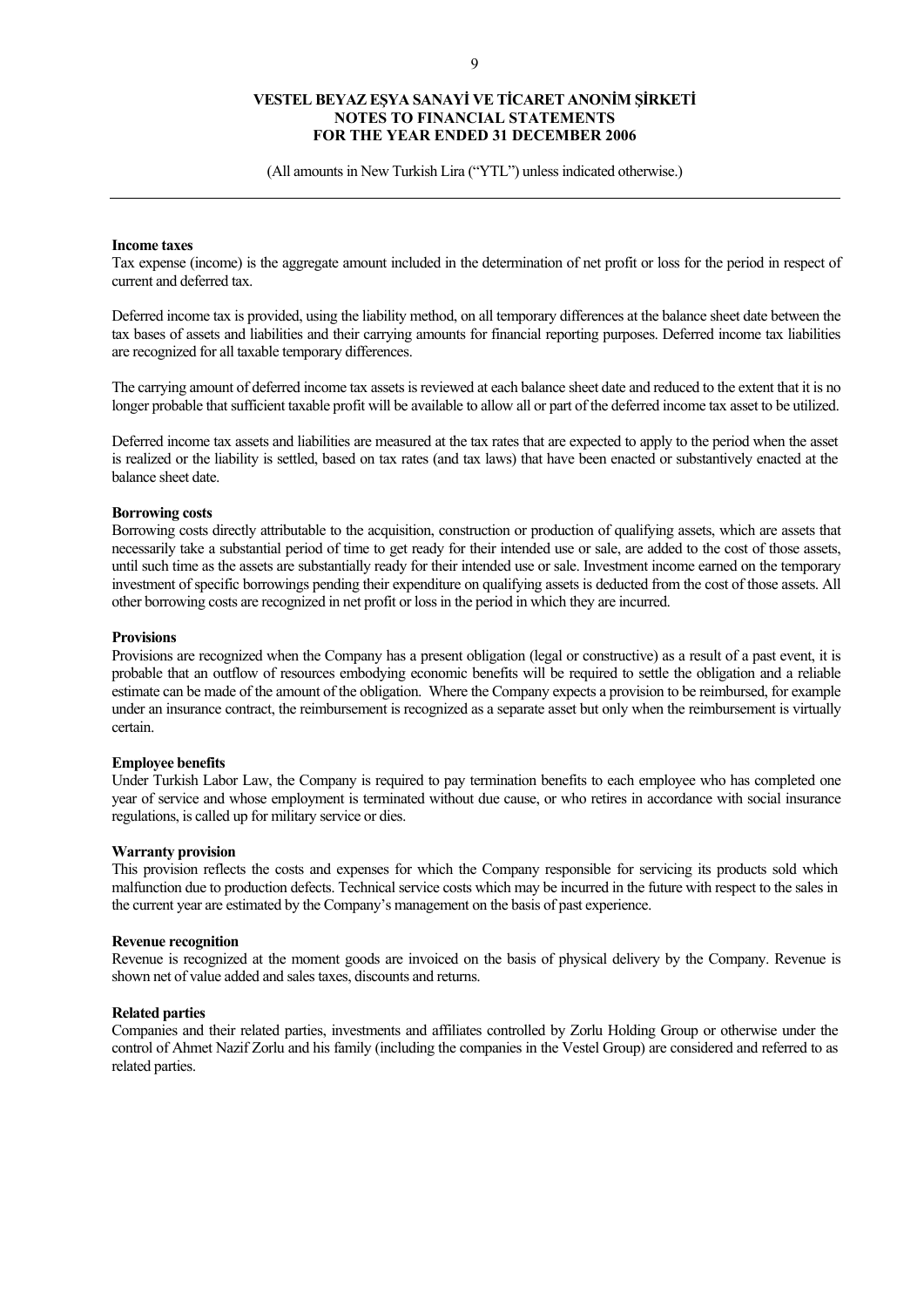(All amounts in New Turkish Lira ("YTL") unless indicated otherwise.)

#### **Financial instruments**

#### *Financial risk management objectives and policies*

The Company's principal financial instruments comprise bank loans, overdrafts, cash and short-term deposits. The main purpose of these financial instruments is to raise funds for the Company's operations. The Company has various other financial instruments such as trade debtors and trade creditors, which arise directly from its operations.

The main risks arising from the Company's financial instruments are liquidity risk, foreign currency risk and credit risk. The management reviews and agrees policies for managing each of these risks and they are summarized below.

#### *Interest rate risk*

The Company's exposure to market risk for changes in interest rates relates primarily to the Company's long-term debt obligations. The Company's policy is to manage its interest cost using a mix of fixed and variable rate debt.

#### *Foreign currency risk*

The Company's operations are conducted in Turkey. The products sold to Vestel Foreign Trade are primarily exported to Europe. The Company is exposed to transactional and contractual foreign exchange risks resulting from currency exposures primarily with respect to the EURO and U.S. Dollar.

#### *Funding risk*

Funding risk of existing and probable future debt requirement is monitored by maintaining the continuity and accessibility of highly qualified credit providers in sufficient number.

#### *Liquidity risk*

The Company raises funds by liquidating its short term financial instruments, e.g. by collecting receivables and disposing of marketable securities. The Company's proceeds from these instruments generally approximate their fair values.

#### *Credit risk*

The Company's credit risk is primarily attributable to its trade receivables from Vestel Foreign Trade and Vestel Domestic Marketing. Vestel Foreign Trade requires most of its customers to provide guarantees or letters of credit to secure payment. The receivables of Vestel Domestic Marketing from its customers are substantially secured by collaterals and mortgages.

#### *Fair value of financial instruments*

Fair value is the amount at which a financial instrument could be exchanged in a current transaction between willing parties, other than in a forced sale or liquidation, and is best evidenced by a quoted market price, if one exists.

The estimated fair values of financial instruments have been determined by the Company using available market information, management's judgment and appropriate valuation methodologies. To the extent, relevant and reliable information is available from the financial markets in Turkey; the fair value of the financial instruments of the Company is based on such market data. The fair values of the remaining financial instruments of the Company can only be estimated. The estimates presented herein are not necessarily indicative of the amounts the Company could realize in a current market exchange.

The following methods and assumptions were used to estimate the fair value of the Company's financial instruments: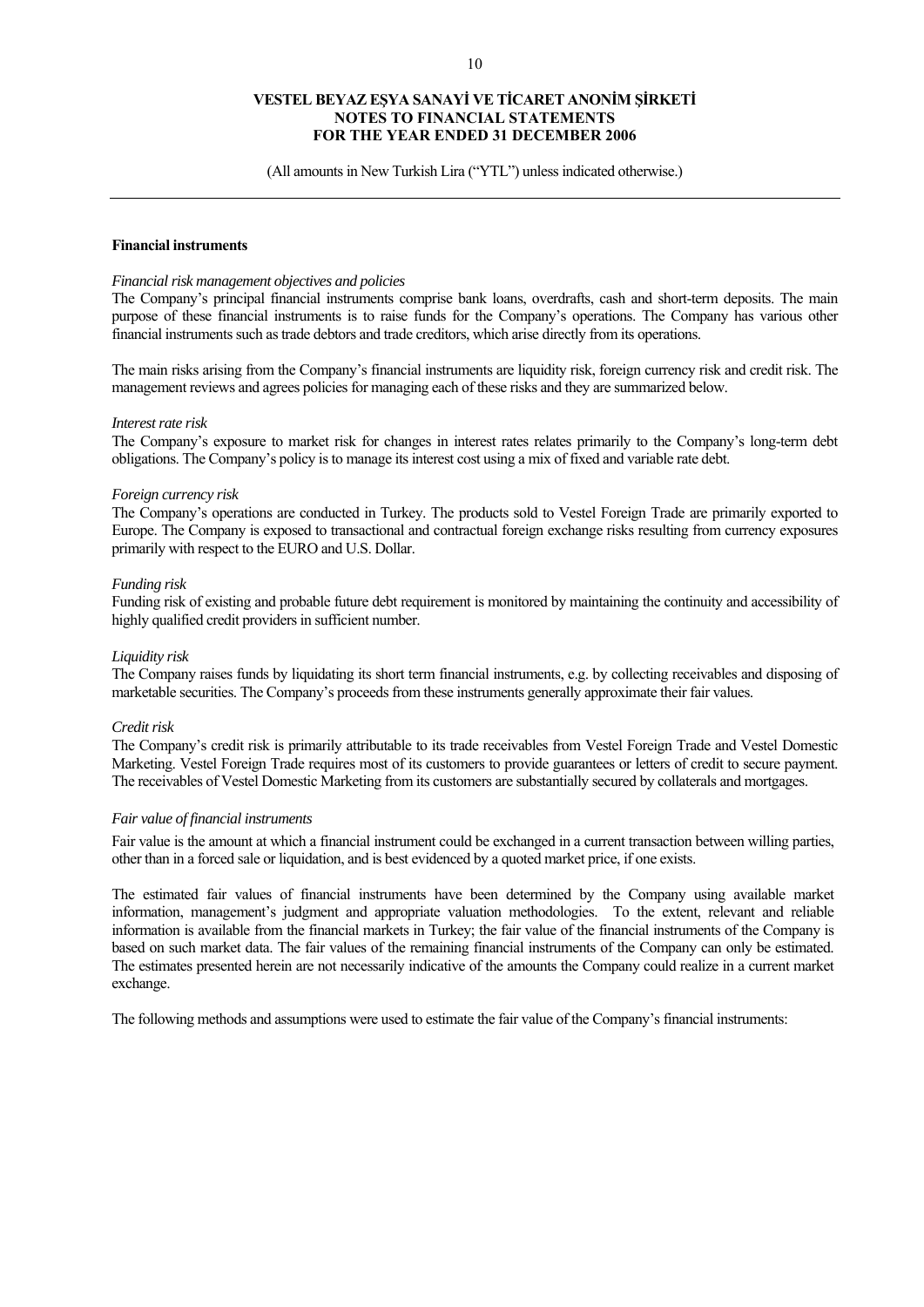(All amounts in New Turkish Lira ("YTL") unless indicated otherwise.)

#### *Financial assets*

Balances denominated in foreign currencies are translated at year-end exchange rates. The fair value of certain financial assets carried at cost, including cash at banks, marketable securities plus the respective accrued interest are considered to approximate their respective carrying values.

The carrying value of the trade receivables net of provisions for uncollectible receivables is considered to approximate their fair values.

The carrying value of the financial assets is considered to approximate their fair values.

#### *Financial liabilities*

The fair values of short-term bank loans and other monetary liabilities are considered to approximate their respective carrying values due to their short-term nature.

Trade payables are stated with market value.

The fair values of long-term bank borrowings which are denominated in foreign currencies and translated at year-end exchange rates are considered to approximate their carrying values. The fair values of long-term bank borrowings and accrued interests are considered to approximate their carrying values.

#### **Cash flow reporting**

Cash and cash equivalents presented in the cash flow statements include cash and bank deposits which have a maturity of 3 months or shorter.

#### **Earnings per share**

The calculation of the basic and diluted earnings per share is based on net profit for the related year ended divided by the weighted average number of ordinary shares outstanding during the year.

Turkish companies may increase their share capital by the issue of bonus shares from distributions made from accumulated prior period earnings and revaluation fund reserves. In the calculation of basic earnings per share these bonus shares are considered as shares issued and the weighted average number of ordinary shares outstanding during the year or the period is adjusted retrospectively to take into account the bonus share issues.

As of 31 December 2006 and 2005, the computation of the basic and diluted earnings per share is as follows:

|                                                                     | 2006        | 2005        |
|---------------------------------------------------------------------|-------------|-------------|
| Shares outstanding at beginning of period                           | 138.000.000 | 46.000.000  |
| Bonus shares issued (by transfer of the statutory revaluation fund) |             | 92.000.000  |
| New shares issued                                                   | 52.000.000  |             |
|                                                                     | 190.000.000 | 138,000,000 |
| Net profit attributable to shareholders                             | 63.389.641  | 49.667.635  |
| Weighted average number of ordinary shares in issue                 | 177.000.000 | 138.000.000 |
| Basic and diluted earnings per share                                | 0.36        | 0.36        |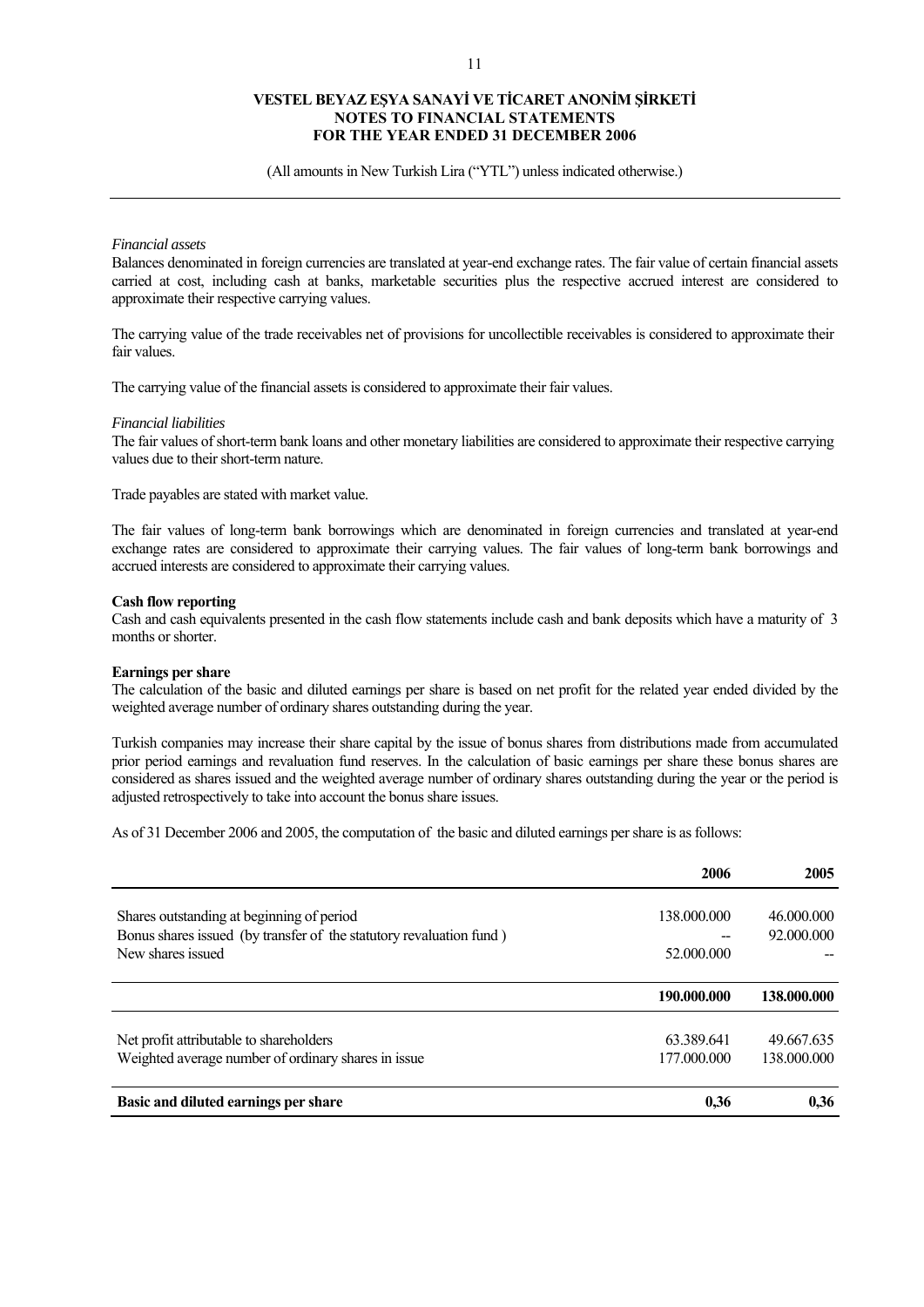(All amounts in New Turkish Lira ("YTL") unless indicated otherwise.)

## **4. CASH AND CASH EQUIVALENTS**

|                               | 2006       | 2005      |
|-------------------------------|------------|-----------|
| Cash in hand<br>Cash at banks | 23,076     | 23.764    |
| - Demand deposit              | 452.693    | 234.841   |
| - Time deposit                | 12.425.769 | 8.118.319 |
|                               | 12.901.538 | 8.376.924 |

The maturity of repurchase transactions was 04.01.2007 and the interest rate was between 3,5% and 5,5% per year for foreign currency and 19,8% per year for New Turkish Lira (2005: 02.01.2006) and the interest rate was 2% per year for foreign currency and 14% per year for New Turkish Lira).

#### **5. TRADE RECEIVABLES**

| Current accounts                     |              |             |
|--------------------------------------|--------------|-------------|
| - Third parties                      | 85.917       | 15.598      |
| - Related parties, note 21           | 134,094.978  | 16.188.439  |
| Notes receivable                     |              |             |
| - Related parties, note 21           | 223.048.191  | 131.490.327 |
| Other                                | 18.902       | 18.902      |
|                                      |              |             |
|                                      | 357.247.988  | 147.713.266 |
| Unearned interest on receivables (-) | (12.205.614) | (4.048.686) |
|                                      |              |             |
|                                      | 345.042.374  | 143.664.580 |

## **6. INVENTORIES**

|                                       | 131.119.480 | 101.588.396 |
|---------------------------------------|-------------|-------------|
| Allowance for diminution in value (-) | (890.317)   | (403.054)   |
| Goods in transit                      | 6.616.730   | 2.359.143   |
| Spares and supplies                   | 391.148     | 11.624      |
| Merchandise                           | 3.279.561   | 78.592      |
| Finished goods                        | 29.775.588  | 36.175.536  |
| Work in process                       | 7.774.695   | 5.610.385   |
| Raw materials                         | 84.172.075  | 57.756.170  |
|                                       |             |             |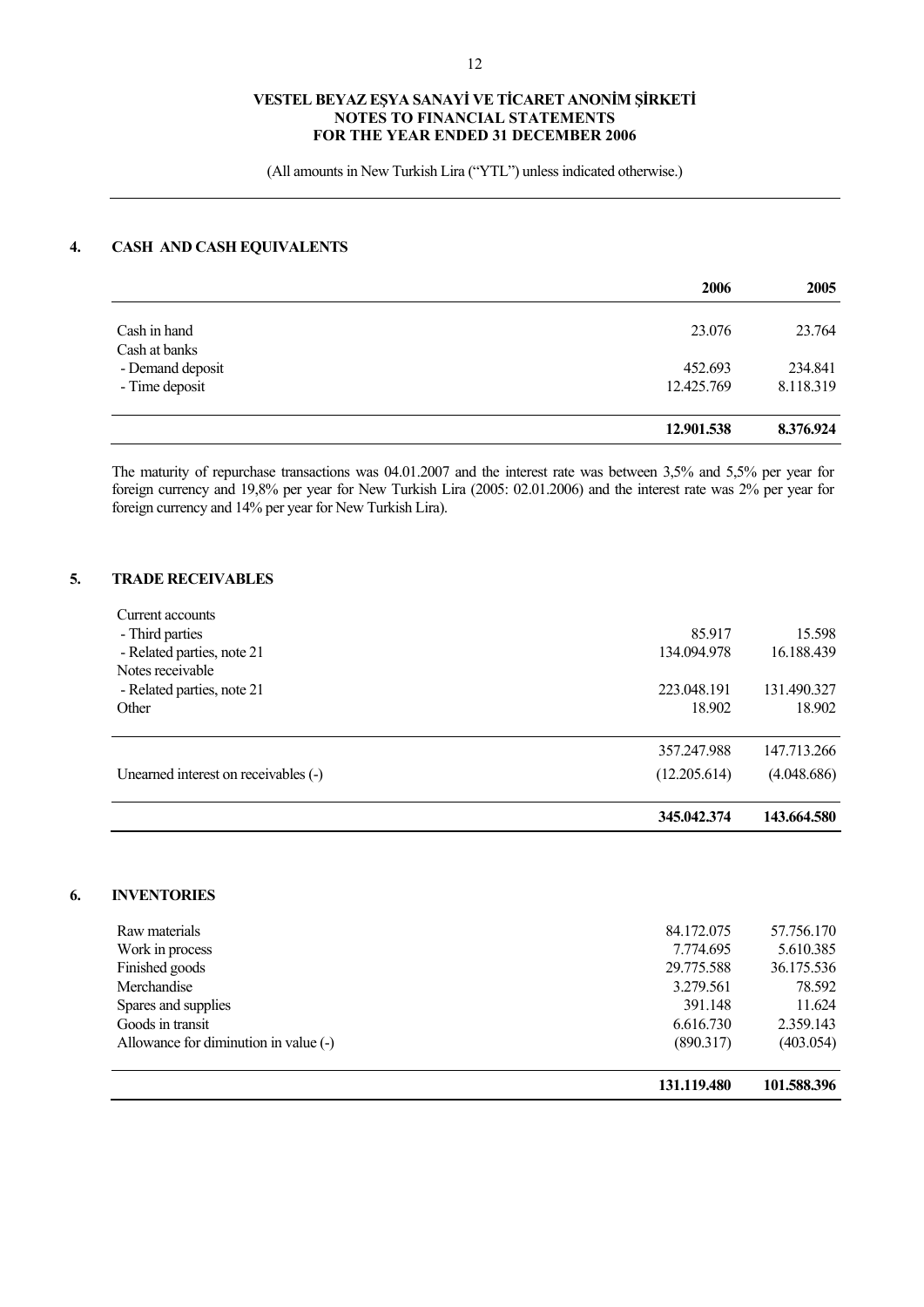(All amounts in New Turkish Lira ("YTL") unless indicated otherwise.)

## **7. OTHER ASSETS**

|                                    | 2006                    | 2005                   |
|------------------------------------|-------------------------|------------------------|
|                                    |                         |                        |
| Prepaid expenses<br>VAT receivable | 1.522.249<br>16.942.366 | 1.002.948<br>7.424.141 |
| Due from personnel                 | 39.371                  | 90.134                 |
| Other                              | 17.618                  | 37.186                 |
|                                    | 18.521.604              | 8.554.409              |

### **8. PROPERTY, PLANT AND EQUIPMENT, net**

|                                 | 1 January<br>2006 | <b>Additions</b> | <b>Disposals</b> | <b>Transfers</b> | 31 December<br>2006 |
|---------------------------------|-------------------|------------------|------------------|------------------|---------------------|
|                                 |                   |                  |                  |                  |                     |
| Cost                            |                   |                  |                  |                  |                     |
| Land                            | 6.844.298         |                  |                  |                  | 6.844.298           |
| Land improvements               | 2.685.299         | 7.875            |                  |                  | 2.693.174           |
| <b>Buildings</b>                | 57.742.996        | 401.389          |                  | 21.467           | 58.165.852          |
| Leasehold improvements          | 387.645           | 135.908          |                  | 344.100          | 867.653             |
| Plant and machinery             | 323.044.128       | 3.306.632        | (313.155)        | 34.934.761       | 360.972.366         |
| Motor vehicles                  | 424.780           | 131.562          |                  |                  | 556.342             |
| Furniture and fixtures          | 10.514.705        | 1.512.126        | (1.168)          | 386.259          | 12.411.922          |
| Construction in progress and    | 19.790.195        | 44.312.738       | --               | (35.767.551)     | 28.335.382          |
| advances given                  |                   |                  |                  |                  |                     |
|                                 | 421.434.046       | 49.808.230       | (314.323)        | (80.964)         | 470.846.989         |
| <b>Accumulated depreciation</b> |                   |                  |                  |                  |                     |
| Land improvements               | 823.094           | 159.849          |                  |                  | 982.943             |
| <b>Buildings</b>                | 9.297.740         | 2.208.774        |                  |                  | 11.506.514          |
| Leasehold improvements          | 64.116            | 115.235          |                  |                  | 179.351             |
| Plant and machinery             | 89.797.066        | 30.166.430       | (194.400)        | --               | 119.769.096         |
| Motor vehicles                  | 61.767            | 104.681          |                  |                  | 166.448             |
| Furniture and fixtures          | 3.238.258         | 1.759.457        | (73)             |                  | 4.997.642           |
|                                 | 103.282.041       | 34.514.426       | (194.473)        |                  | 137.601.994         |
| Net book value                  | 318.152.005       |                  |                  |                  | 333.244.995         |

The Company's policy is to trace all material and significant fixed asset additions under construction in progress and transfer to the related fixed asset accounts when the construction process is completed. Construction-in-progress balance represented investment made during 2006 to increase its second refrigerator, washing machine, cooker and dishwasher factories respectively.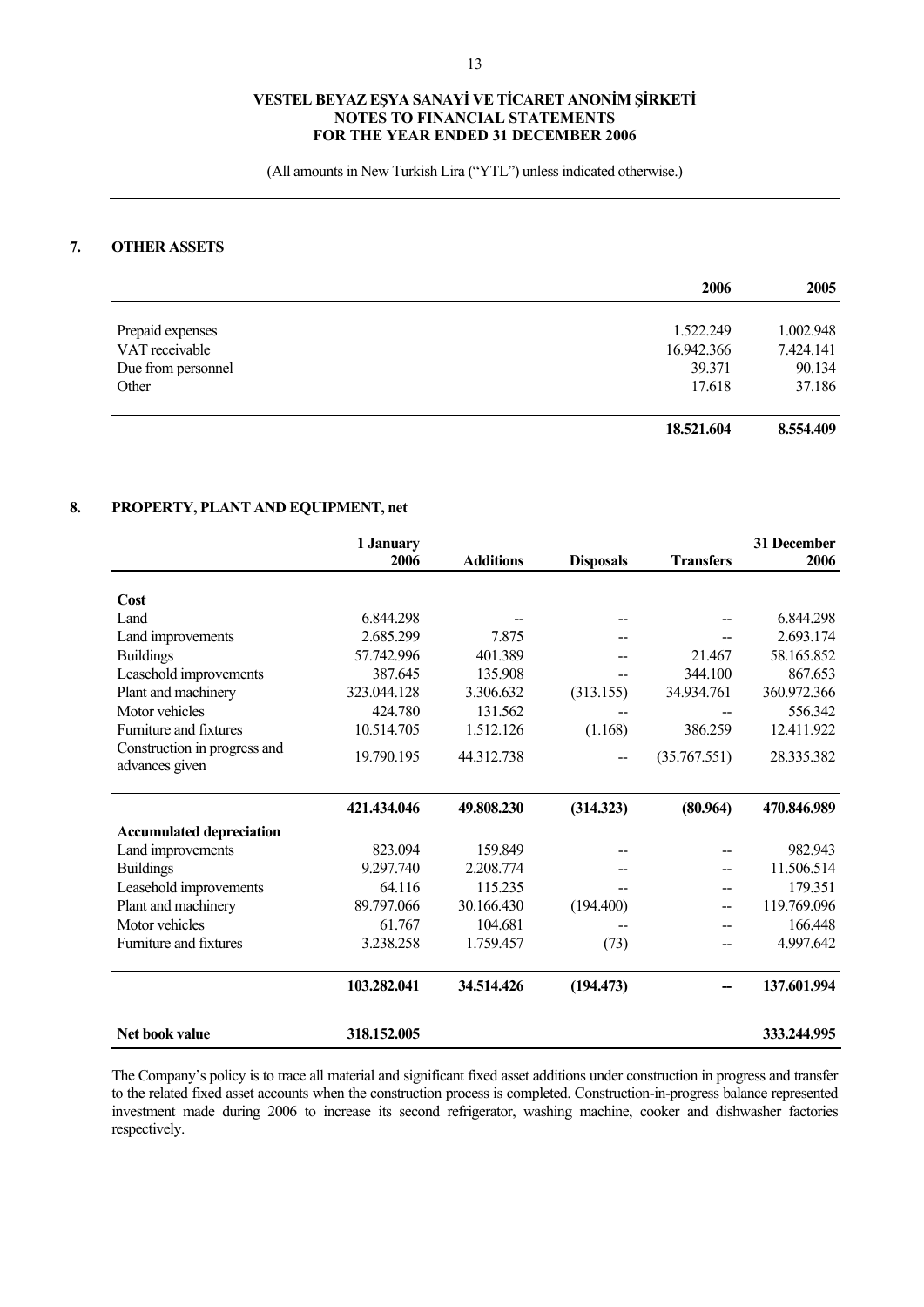(All amounts in New Turkish Lira ("YTL") unless indicated otherwise.)

Leased assets included in the table above comprise plant and machinery amounting to YTL 29.123.802 net of accumulated depreciation. (2005: YTL 34.231.324).

As of 31 December 2006, fixed assets were insured for YTL 394.736.853 (2005: YTL 291.384.612).

## **9. INTANGIBLE ASSETS, net**

|                                 | 1 January<br>2006 | <b>Additions</b> | <b>Disposals</b> | <b>Transfers</b> | 31 December<br>2006 |
|---------------------------------|-------------------|------------------|------------------|------------------|---------------------|
|                                 |                   |                  |                  |                  |                     |
| <b>Cost</b>                     |                   |                  |                  |                  |                     |
| <b>Rights</b>                   | 6.621.120         | 3.678            | --               |                  | 6.624.798           |
| Research and development cost   | 5.234.882         |                  | --               |                  | 5.234.882           |
| Other intangible assets         | 701.426           | 99.746           |                  | 80.964           | 882.136             |
|                                 | 12.557.428        | 103.424          |                  | 80.964           | 12.741.816          |
| <b>Accumulated amortization</b> |                   |                  |                  |                  |                     |
| <b>Rights</b>                   | 6.275.185         | 223.541          | --               |                  | 6.498.726           |
| Research and development cost   | 3.609.205         | 764.773          | --               |                  | 4.373.978           |
| Other intangible assets         | 159.203           | 178.577          |                  |                  | 337.780             |
|                                 | 10.043.593        | 1.166.891        |                  |                  | 11.210.484          |
| Net book value                  | 2.513.835         |                  |                  |                  | 1.531.332           |

Rights mainly comprise computer software development costs and software licenses. Research and development expenses principally comprise internally generated expenditure on research and development costs on refrigerator and room air conditioning unit projects where it is reasonably anticipated that the costs will be recovered through future commercial activity.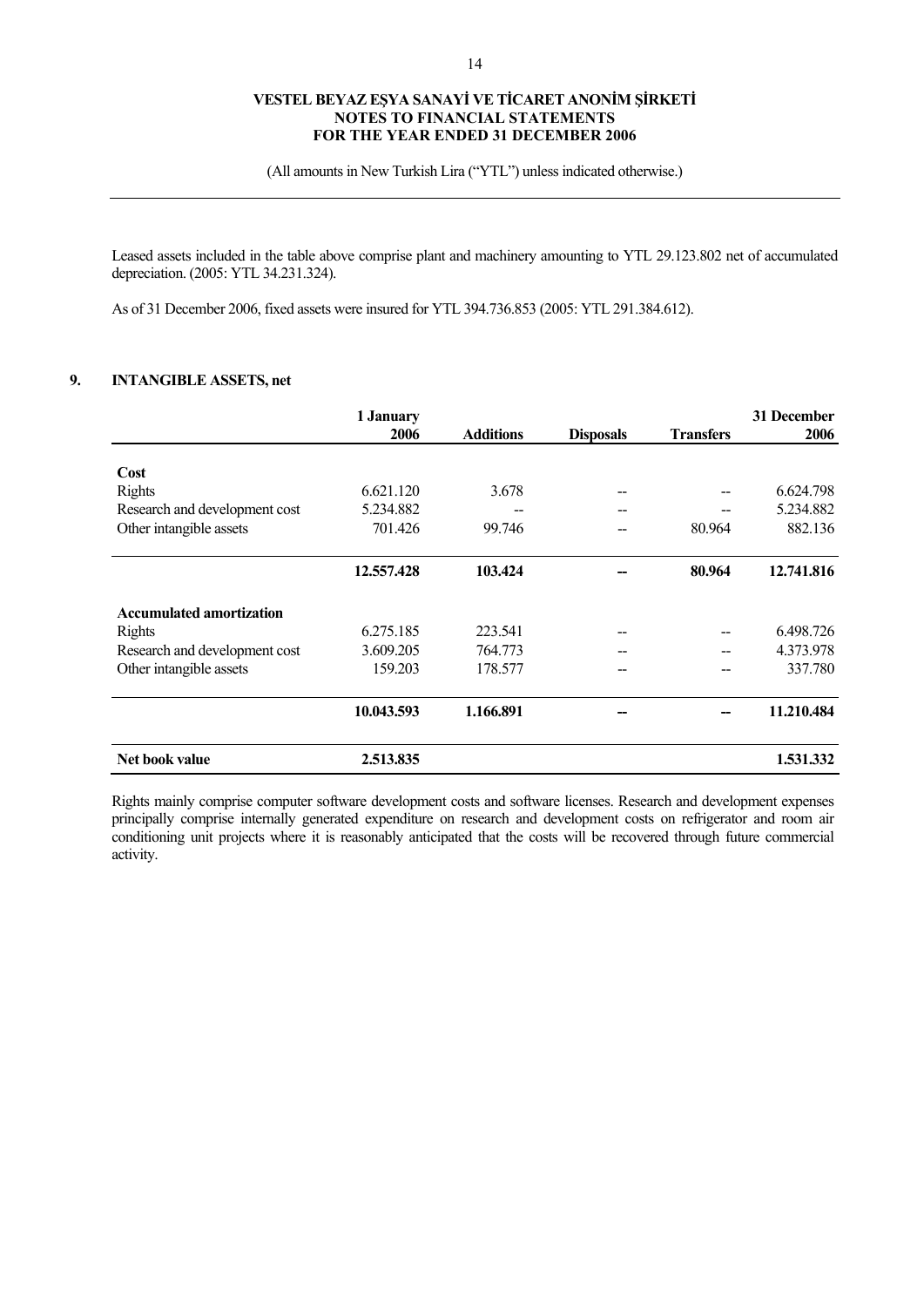(All amounts in New Turkish Lira ("YTL") unless indicated otherwise.)

#### **10. BORROWINGS**

|                                | 2006       | 2005       |
|--------------------------------|------------|------------|
| <b>Current</b>                 |            |            |
| New Turkish Lira bank loans    | 61.283     | 59.335     |
| Foreign currency bank loans    | 32.419.964 | 16.448.098 |
| Finance lease liabilities, net | 1.983.057  | 3.793.712  |
|                                | 34.464.304 | 20.301.145 |
| Non-current                    |            |            |
| Foreign currency bank loans    | 57.846.159 | 74.540.765 |
| Finance lease liabilities, net | 1.042.206  | 2.836.377  |
|                                | 58.888.365 | 77.377.142 |

As of the balance sheet dates, the maturity breakdown of bank borrowings are summarized below:

| Over five years   | 2.357.454  | 7.809.705  |
|-------------------|------------|------------|
| Two to five years | 36.004.294 | 39.403.619 |
| One to two years  | 19.484.411 | 27.327.441 |
| Due in one year   | 32.481.247 | 16.507.433 |

New Turkish Lira borrowings are obtained for the purpose of financing daily payments and were repaid on 01.01. 2007.

The Company obtained various loans from non-Turkish financial institutions with a maturity of 7 years in years 2003, 2004, 2005 and 2006 for financing investments in production machinery and equipment. As of 31 December 2006, the Company's borrowings under these facilities included a short term payable of EURO 8.546.259 (2005: EURO 10.057.560) and long term payable of EURO 27.828.106 (2005: EURO 34.568.059). The principal amount of these loans is repayable at six months intervals and the last repayment date is June 2012. The annual interest rate is between Euribor + %0,625 and %0,75.

As of 31 December 2006, the Company's borrowings included a loan of USD 8,000,000 for the purpose of financing its working capital. The annual interest rate is 5.5%.The loan matures in May 2007.

The Company's borrowings as of December 31, 2005 also included borrowings under a EURO 9,000,000 facility obtained during June 2003 for financing working capital. The loan matures in May 2009. As of December 31, 2005, the remaining principal amount outstanding is EURO 5.625.000. The annual interest rate is Euribor + %3,25. Vestel Group Company Vestel Elektronik Sanayi ve Ticaret A.Ş. is a guarantor for this loan.

Lease liabilities are effectively secured as the rights to the leased asset revert to the lessor in the event of default.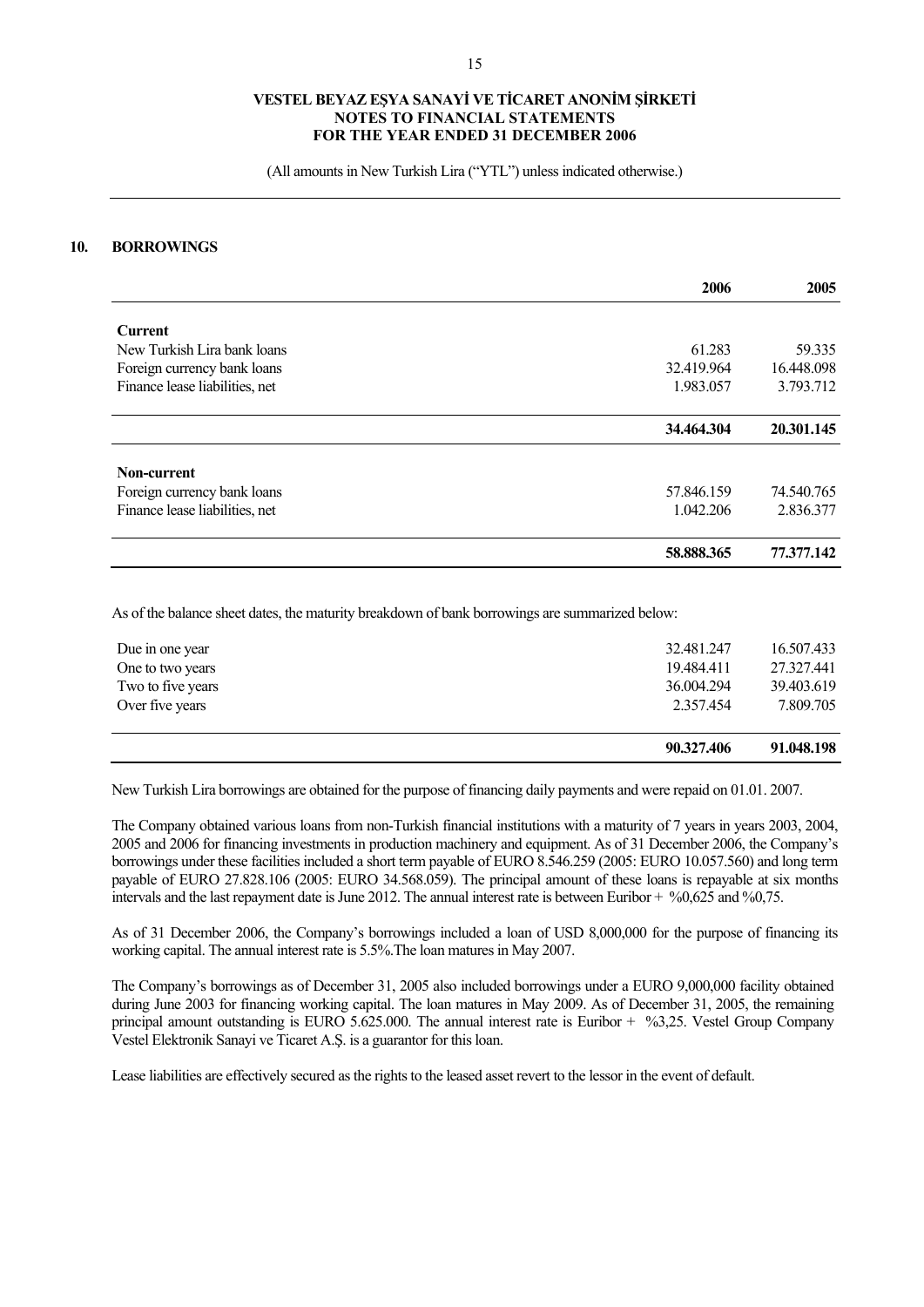(All amounts in New Turkish Lira ("YTL") unless indicated otherwise.)

#### **Finance lease liabilities – minimum lease payments:**

|                                                 | 2006      | 2005      |
|-------------------------------------------------|-----------|-----------|
|                                                 |           |           |
| Finance lease installments:                     |           |           |
| Due in one year                                 | 2.132.983 | 4.166.984 |
| Due between one to four years                   | 1.068.454 | 3.000.967 |
| Over four years                                 | 239       |           |
| Future finance charges on finance leases        | (176.706) | (537.862) |
|                                                 | 3.024.970 | 6.630.089 |
| The present value of finance lease liabilities: |           |           |
| Due in one year                                 | 1.983.057 | 3.793.712 |
| Due between one to four years                   | 1.042.009 | 2.836.377 |
| Over four years                                 | 197       |           |
| <b>Total</b>                                    | 3.025.263 | 6.630.089 |
|                                                 |           |           |

## **11. TRADE PAYABLES**

|                                   | 258.098.548 | 178.111.187 |
|-----------------------------------|-------------|-------------|
| Unearned interest on payables (-) | (1.308.515) | (576.597)   |
|                                   | 259.407.063 | 178.687.784 |
| Other                             |             | 960         |
| - Third parties                   | 286.275     | 4.548.776   |
| Notes receivable                  |             |             |
| - Related parties, note 21        | 18.808.199  | 7.290.822   |
| - Third parties                   | 240.312.589 | 166.847.226 |
| Current accounts                  |             |             |

As of 31 December 2006, trade payables includes USD 20.750.000 provided by HSBC Bank for the purchase of compressors in the form of murabaha financing.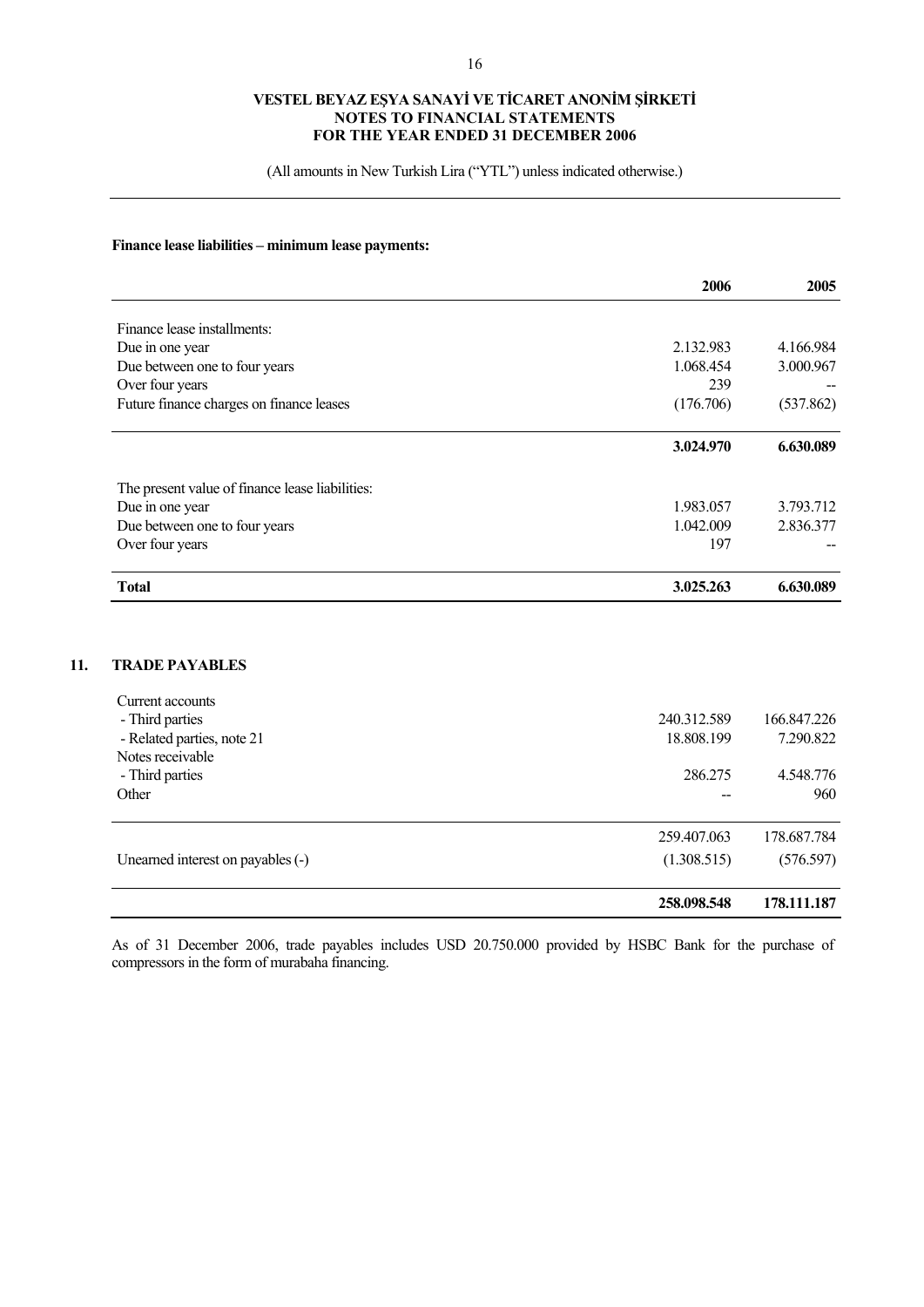(All amounts in New Turkish Lira ("YTL") unless indicated otherwise.)

## **12. OTHER LIABILITIES**

|                                         | 2006       | 2005       |
|-----------------------------------------|------------|------------|
| Income tax and social security payables | 5.532.025  | 4.862.980  |
| Due to related parties, note 21         |            | 44.867.652 |
| Warranty expense provision              | 5.841.913  | 3.404.517  |
| Due to personnel                        | 207.659    | 1.394.216  |
| Other                                   | 232.823    | 151.476    |
|                                         | 11.814.420 | 54.680.841 |

#### **13. TAXATION ON INCOME**

The corporation tax rate on the profits for the calendar year 2006 is 30% (2005: 30%). Taxable profits are calculated by modifying accounting income for certain exclusions and allowances for tax purposes from the profit disclosed in the statutory income. No other taxes are paid unless profits are distributed.

In Turkey no taxes are withheld from undistributed profits, profits added to share capital (bonus shares) and dividends paid to other resident companies. Other than those, profits distributed in dividends to individuals and non-resident companies are subject to withholding at the rate of 15%.

In Turkey, the tax legislation does not permit a parent company and its affiliates to file a consolidated tax return. Therefore, provision for taxation charge, as reflected in the accompanying consolidated financial information, has been calculated on a separate-entity basis.

The exemption period granted on profits from the sale of investment shares and immovable property by Corporation Tax Law transitory articles No. 28 and 29 expired on 31 December 2004. However this exemption was re-enacted by Law No. 5281 on permanent basis in effect from 1 January 2005 and added to Corporation Tax Law article 8.

Accordingly, profits from the sale of investments and immovable held for a minimum of two years will be tax exempt provided such profits are added to share capital under certain conditions. However the two year holding period condition will not apply in the transfer or sale of investment and immovable property to creditor banks implemented by debtors and debt guarantors.

Companies were allowed to deduct 40% of the value of fixed assets (exceeding YTL 6.000) purchased after 24 April 2003 (investment allowances) from their taxable profits as investment incentive. Such investment deduction is also not subject to income tax withholding. The investment deductions not used in any year because of insufficient profits may be carried to future periods. Investment allowances related to fixed assets purchased or to be purchased under Investment Incentive Certificates granted or applied for before 24 April 2003, may be based on up to 100% of the investment value in fixed assets, but these are subject to tax at 19,8%. Investment allowances have been cancelled as from 1 January 2006 but investment allowances earned prior to this date may be used up to 31 December 2008; any balance unused after this date may not be carried forward.

Tax losses that are reported in the Corporation Tax return can be carried forward and deducted from the corporation tax base for a maximum of five consecutive years.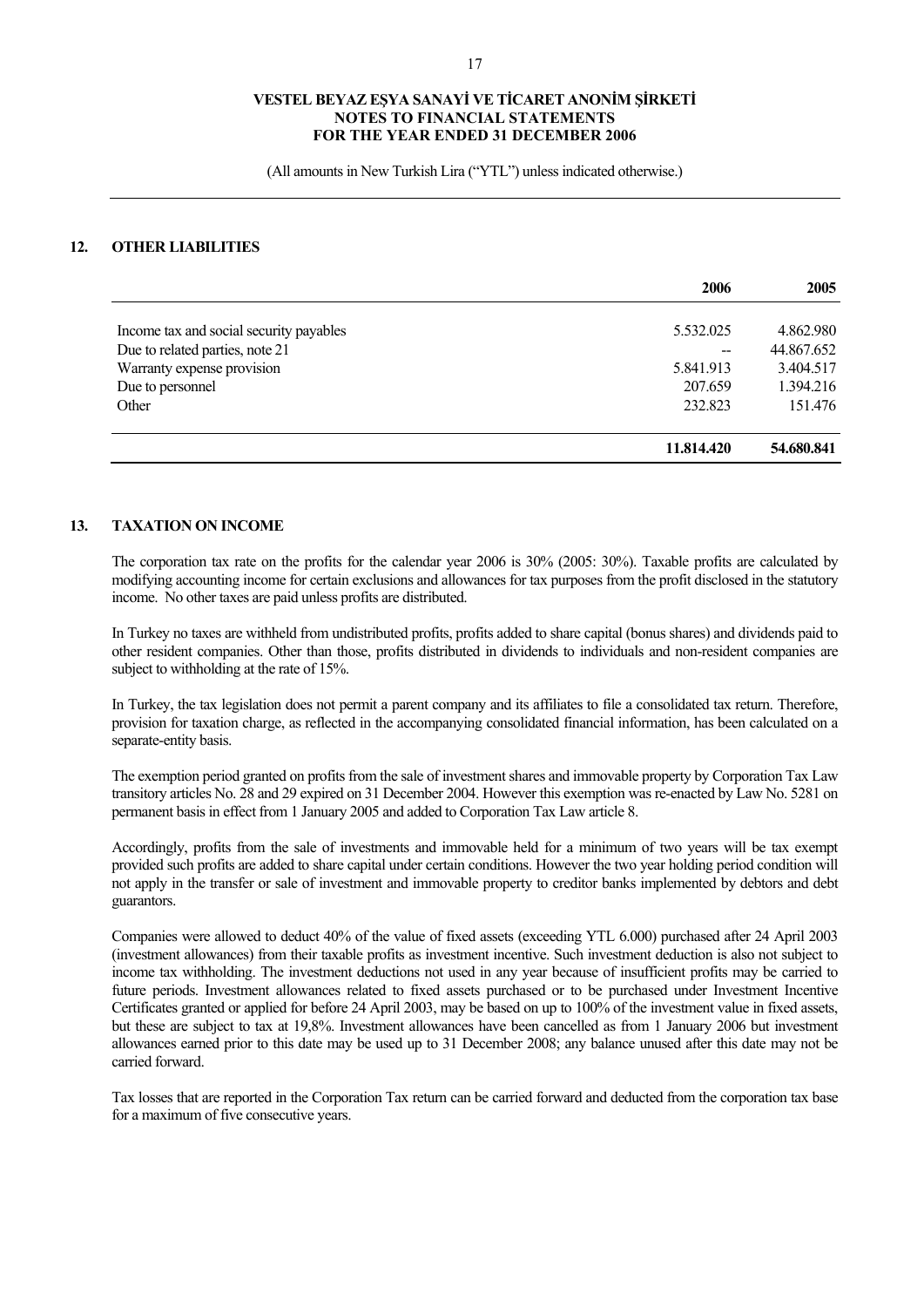(All amounts in New Turkish Lira ("YTL") unless indicated otherwise.)

The Turkish Tax Procedural Law does not include a procedure for formally agreeing tax assessments. Tax returns must be filed within three and a half months of the year-end and may be subject to investigation, together with their underlying accounting records, by the tax authorities at any stage during the following five years.

A reconciliation of the Company's tax expense is as follows:

|                                                                   | 2006         | 2005         |
|-------------------------------------------------------------------|--------------|--------------|
| Profit before tax                                                 | 71.881.441   | 60.731.737   |
| Disallowable expenses                                             |              |              |
| Income not subject to tax                                         | (10.251.103) | 2.342.231    |
| Tax effect of permanent differences and valuation allowances, net | (3.201.787)  | 21.130.487   |
| Research and development expenses                                 | (3.985.846)  | (2.158.290)  |
| Investment incentive allowances                                   |              |              |
| 40% deductible and not subject to withholding                     | (18.129.801) | (43.797.802) |
| Investment incentive allowances 100% deductible and               |              |              |
| subject to withholding tax at 19,8%                               | (23.549.719) | (4.023.590)  |
| Income subject to taxation                                        | 12.763.185   | 34.224.773   |
| Tax calculated at a tax rate of 30%                               | 3.828.956    | 10.267.432   |
| Withholding tax on investment incentives at 19.8%                 | 4.662.844    | 796.670      |
| Income tax expense                                                | 8.491.800    | 11.064.102   |
| Taxes included in the balance sheet are shown below:              |              |              |
| Corporation and income taxes                                      | 7.087.630    | 796.670      |
| Prepaid taxes (-)                                                 | (5.800.127)  | (865)        |
| Corporation and income taxes payable                              | 1.287.503    | 795.805      |
| Deferred tax asset                                                | (3.163.330)  | (4.952.273)  |
| Deferred tax liability                                            | 16.826.938   | 17.211.711   |
|                                                                   | 14.951.111   | 13.055.243   |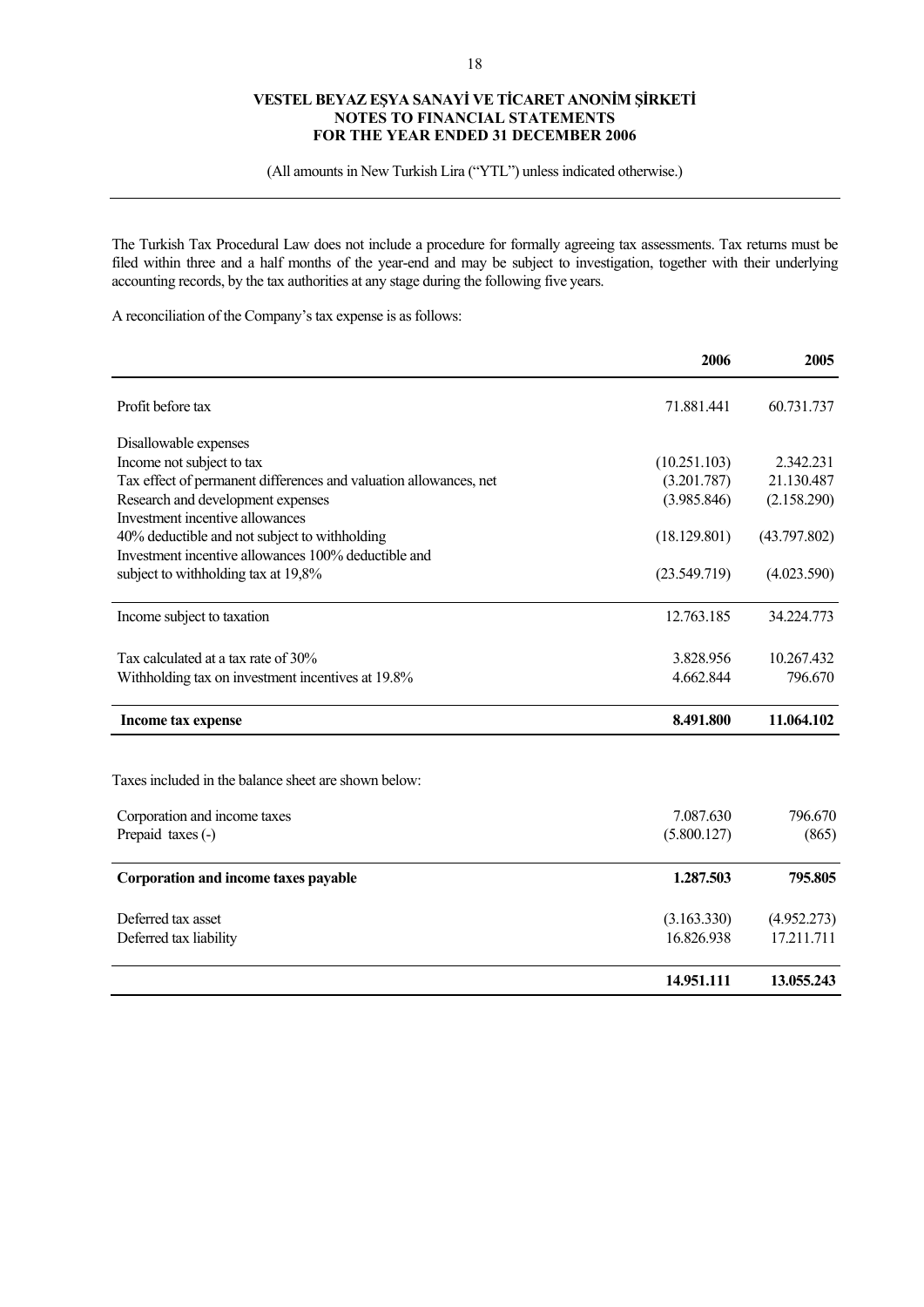(All amounts in New Turkish Lira ("YTL") unless indicated otherwise.)

#### **Deferred taxation**

The Company recognizes deferred tax assets and liabilities based upon temporary differences between its financial statements as reported for IAS purposes and its statutory tax financial statements. These differences usually result in the recognition of revenue and expenses in different reporting periods for IAS and tax purposes. The movement of deferred taxation is given below:

|                                     | <b>Cumulative temporary</b><br>difference |            | Deferred tax |            |
|-------------------------------------|-------------------------------------------|------------|--------------|------------|
|                                     | 2006                                      | 2005       | 2006         | 2005       |
| Deferred tax asset                  |                                           |            |              |            |
| Warranty expense provision          | 5.841.913                                 | 3.404.517  | 1.752.574    | 1.021.355  |
| Retirement pay provision            | 2.691.147                                 | 2.291.625  | 807.344      | 687.488    |
| Investment allowance                |                                           | 21.495.745 |              | 2.192.566  |
| Allowance for diminution in value   | 890.317                                   |            | 267.095      |            |
| Finance lease liabilities           | 4.239                                     | 2.056.207  | 1.272        | 616.862    |
| from restating non-monetary assets  |                                           | 869.473    |              | 260.842    |
| Other                               | 1.116.819                                 | 577.203    | 335.045      | 173.160    |
|                                     |                                           |            | 3.163.330    | 4.952.273  |
| Deferred tax liability              |                                           |            |              |            |
| Temporary differences arising       |                                           |            |              |            |
| from restating non-monetary assets  | 54.781.274                                | 53.882.075 | 16.434.382   | 16.164.623 |
| Unearned interest on payables       | 1.308.515                                 | 3.471.204  | 392.556      | 1.041.361  |
| Other                               |                                           | 19.091     |              | 5.727      |
|                                     |                                           |            | 16.826.938   | 17.211.711 |
| Deferred tax (asset) liability, net |                                           |            | 13.663.608   | 12.259.438 |

Deferred income taxes are calculated using a principal tax rate of 30% and investment incentives at 10,2%.

Deferred tax assets related to investment allowances are reflected in the financial statements only if it is probable that there will be sufficient profits from which such allowances may be deducted.

A reconciliation of the deferred tax expense is as follows:

| <b>Opening balance as of 1 January</b>   | 12.259.438 | 1.992.006  |
|------------------------------------------|------------|------------|
| Deferred tax charge for the year         | 1 404 170  | 10.267.432 |
| <b>Closing balance as of 31 December</b> | 13.663.608 | 12.259.438 |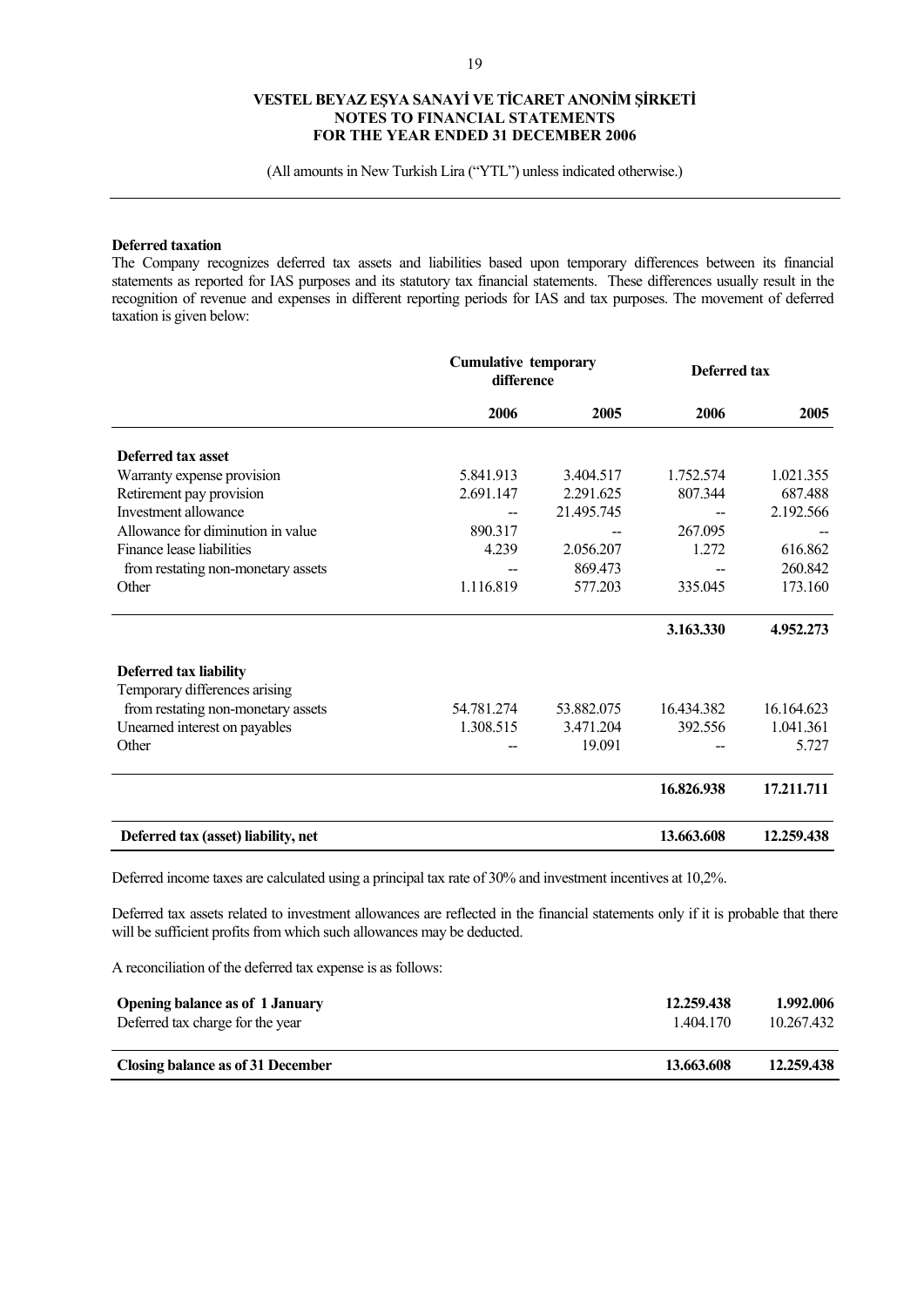(All amounts in New Turkish Lira ("YTL") unless indicated otherwise.)

#### **14. RESERVE FOR RETIREMENT PAY**

In accordance with existing social legislation in Turkey, the Company is required to make lump-sum termination indemnities to each eligible employee who has completed one year of service with the Company, and whose employment is terminated due to retirement or for reasons other than resignation or misconduct.

The amount of indemnity is the equivalent of one month's salary for each year of service subject to a ceiling which is YTL 1.857,4 as of 31 December 2006 (2005: YTL 1.727,2) on historical cost basis).

The Company has no other obligation for employee termination other than the retirement pay above.

 In the accompanying consolidated financial statements, the Company reflected a liability for termination benefits based upon factors derived using their experience of personnel terminating their services and being eligible to receive retirement pay and discounted to present value at the balance sheet date by using average market yield, expected inflation rates and an appropriate discount rate. The principal actuarial assumptions used were as follows:

|                                                                              | 2006       | 2005       |
|------------------------------------------------------------------------------|------------|------------|
|                                                                              |            |            |
| Discount rate                                                                | 11%        | 12%        |
| Average yields                                                               | 6%         | 6%         |
| Movements of the reserve for retirement pay during the years are as follows: |            |            |
| Opening balance                                                              | 2.291.625  | 2.023.490  |
| Charge for the year                                                          | 399.522    | 356.101    |
| Monetary gain                                                                |            | (87.966)   |
| <b>Closing balance</b>                                                       | 2.691.147  | 2.291.625  |
|                                                                              |            |            |
| Number of personnel employed at year end                                     | 2.953      | 2.978      |
| Number of sub-contracted personnel employed at year end                      | 1.200      |            |
| <b>Total number of personnel</b>                                             | 4.153      | 2.978      |
|                                                                              |            |            |
| Cost of personnel employed                                                   | 55.871.068 | 48.146.328 |
| Cost of sub-contracted personnel                                             | 15.301.401 |            |
| <b>Total personnel cost</b>                                                  | 71.172.469 | 48.146.328 |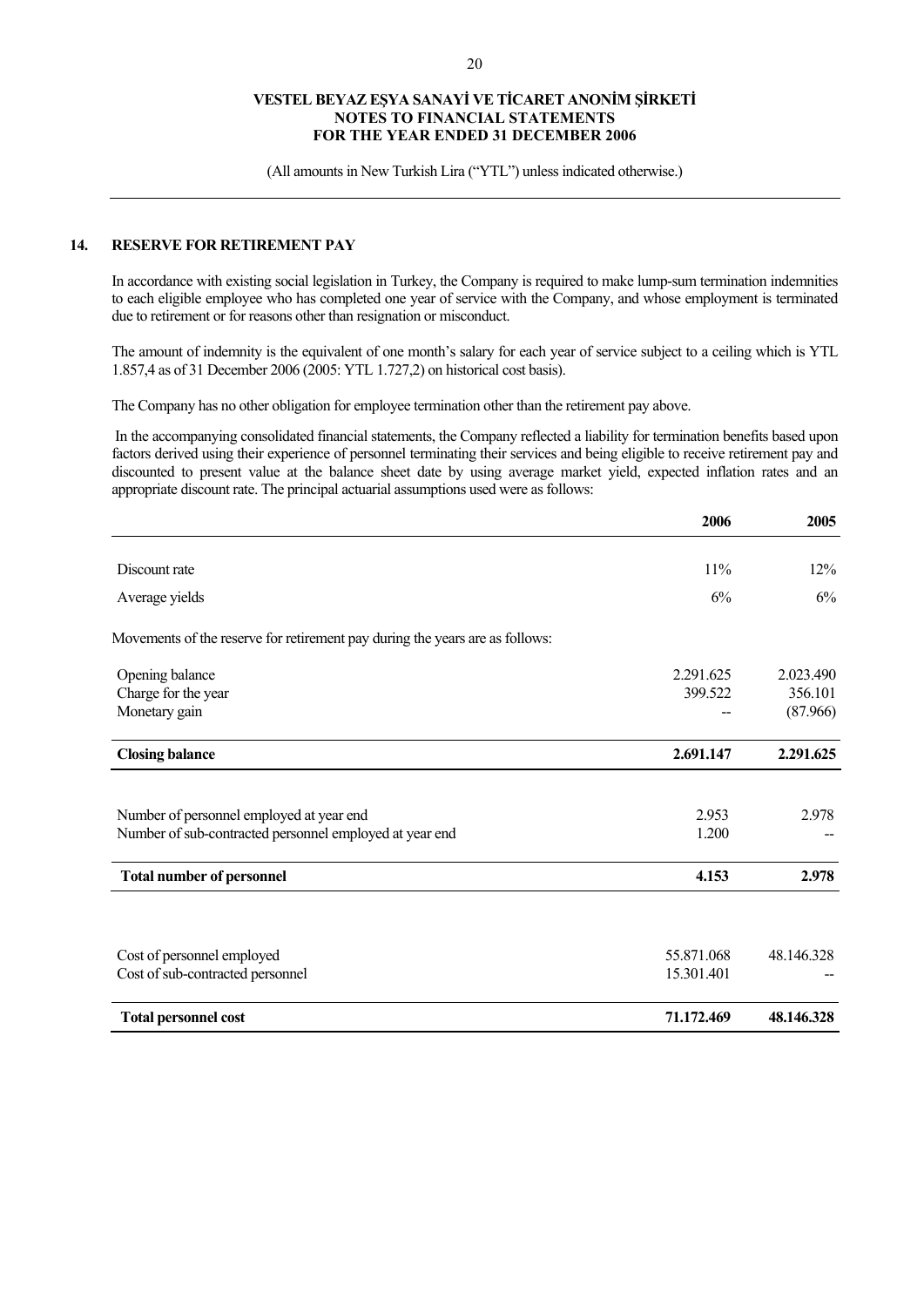(All amounts in New Turkish Lira ("YTL") unless indicated otherwise.)

### **15. SHARE CAPITAL**

The authorized and paid-in capital of the Company was YTL 190.000.000 consisting of 190.000.000 ordinary shares of par value YTL 1 each at 31 December 2006 and YTL 138,000,000 consisting of 138.000.000 ordinary shares of par value YTL 1 each at 31 December 2005.

As of 31 December 2006 and 2005, the shareholders of the Company and their percentage shareholdings were as follows:

|                                          | Shareholding % |        | <b>Shareholding amount</b> |             |
|------------------------------------------|----------------|--------|----------------------------|-------------|
|                                          | 2006           | 2005   | 2006                       | 2005        |
| Vestel Elektronik Sanayi ve Ticaret A.S. | 72,6%          | 35,0%  | 137.999.993                | 48.300.000  |
| Ahmet Nazif Zorlu                        | $0\%$          | 26,5%  |                            | 36.570.000  |
| Olgun Zorlu                              | $0\%$          | 26,5%  |                            | 36.570.000  |
| Zorlu Holding A.S.                       |                | 10,0%  | --                         | 13.800.000  |
| Other                                    | $0\%$          | $- -$  | 5                          |             |
| Shares held by public                    | 27,4%          | 2,0%   | 52,000,000                 | 2.760.000   |
| Share capital                            | 100,0%         | 100,0% | 190.000.000                | 138,000,000 |
| Inflation adjustment of share capital    |                |        | 15.720.137                 | 15.720.137  |
| <b>Restated share capital</b>            |                |        | 205.720.137                | 153.720.137 |

The share capital has been increased from YTL 46.000.000 to YTL 138.000.000 on the basis of the resolution of the general meeting of shareholders dated 18.03.2005 and published in the Gazette of the Commercial Registry on 24.03.2005 number 6267.

The Company increased its share capital during April 2006 by YTL 52.000.000 which was subscribed entirely by third parties.

The increase in share capital was as follows:

|                                                      | 52.000.000 | 92.000.000               |
|------------------------------------------------------|------------|--------------------------|
| Subscription by third parties                        | 52,000,000 |                          |
| Out of inflation reserves<br>Out of general reserves | $-$<br>--  | 32.668.000<br>59.332.000 |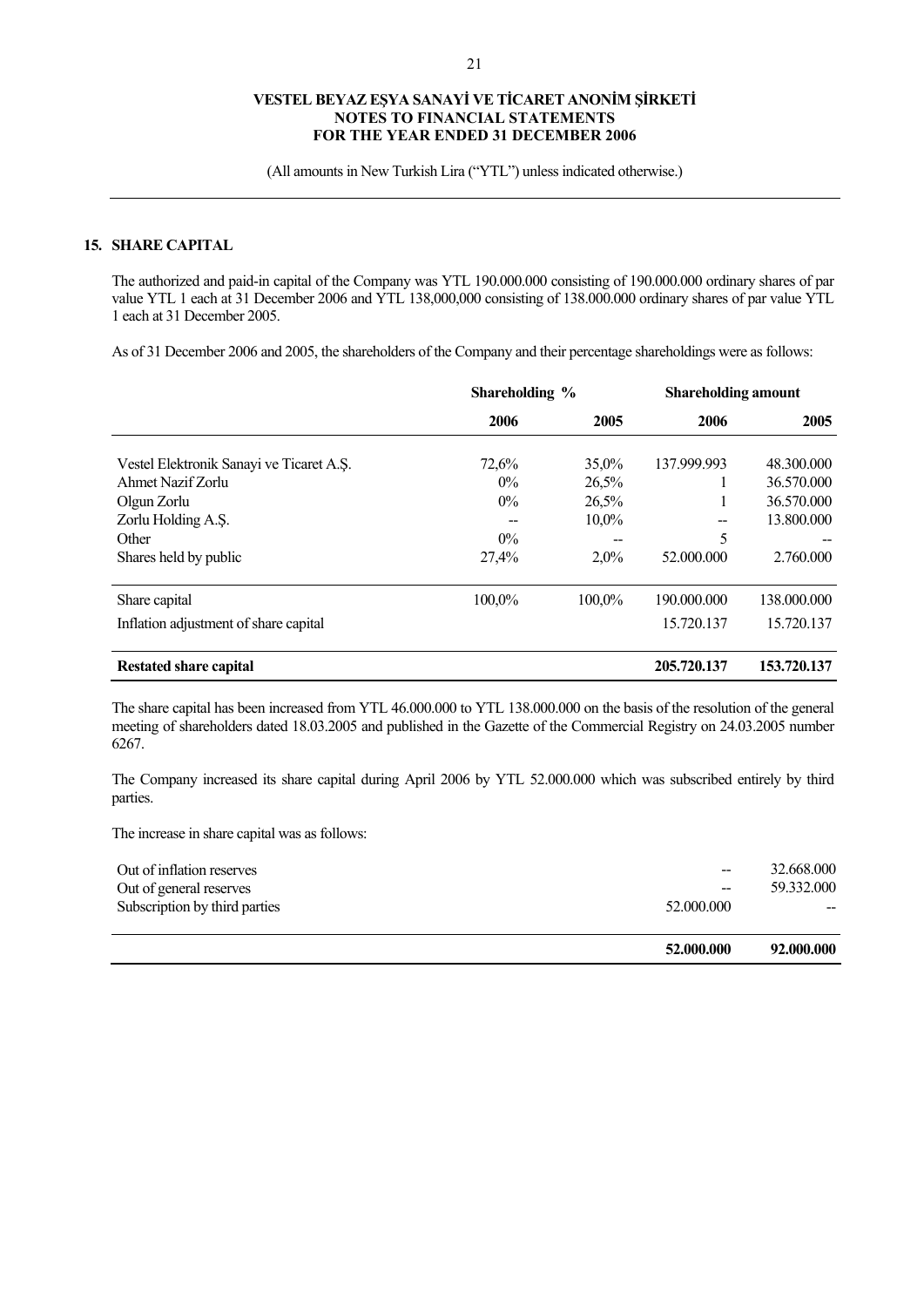(All amounts in New Turkish Lira ("YTL") unless indicated otherwise.)

#### **16. COMMITMENTS AND CONTINGENCIES**

#### **Contingent liabilities**

a. As of 31 December 2006, the Company has contingent liabilities amounting to YTL 10.275.565 in respect of bank loans, letters of credit and other guarantees arising in the ordinary course of business.

b. Due to the export and investment incentive certificates obtained for tax purposes, the Company has committed to realize exports amounting to USD 172.179.960 as of 31 December 2006.

c. The Company has operating lease agreements amounting to YTL 9.960 (2005: YTL 90.703).

d. Vestel Group signed a guarantee and credit agreement with Vakıflar Bankası for USD 120 million. Group companies and the majority shareholder of the Company were beneficiaries of and guarantors to the agreement.

e. Vestel Elektronik Sanayi ve Ticaret A.Ş. (majority shareholder of the Company) is a guarantor for a loan of EURO 9.000.000 obtained by the Company in June 2003.

f. The payment of VAT on certain export sales may be postponed and later cancelled by the tax office subject to clearance of certain routine formalities in due course. Responsibility of the Company continues until such clearance however no liability has arisen in the past and no liability is reasonably expected for the future.

g. A law suit has been initiated against the Company by two companies which engaged in the production of household appliances for the invalidity of the patent certificate. The Company has initiated a counter law suit with a claim to cancel the patent certificate from the related registry and invalidity of the same. The law-suits are still pending and at the stage of expert evaluation. The Company does not believe that this litigation will have a material adverse effect on the results of operation or financial condition of the Company.

h. Lawsuits opened against the Company amounted to YTL 59.961.

i. The value of the law-suits which have been finalized in favor of the Company is YTL 44.972. However, these lawsuits have been taken to the Court of Appeal.

#### **Contingent assets**

Letters of guarantee, cheques and notes obtained from suppliers and customers amounted to YTL 17.071.910.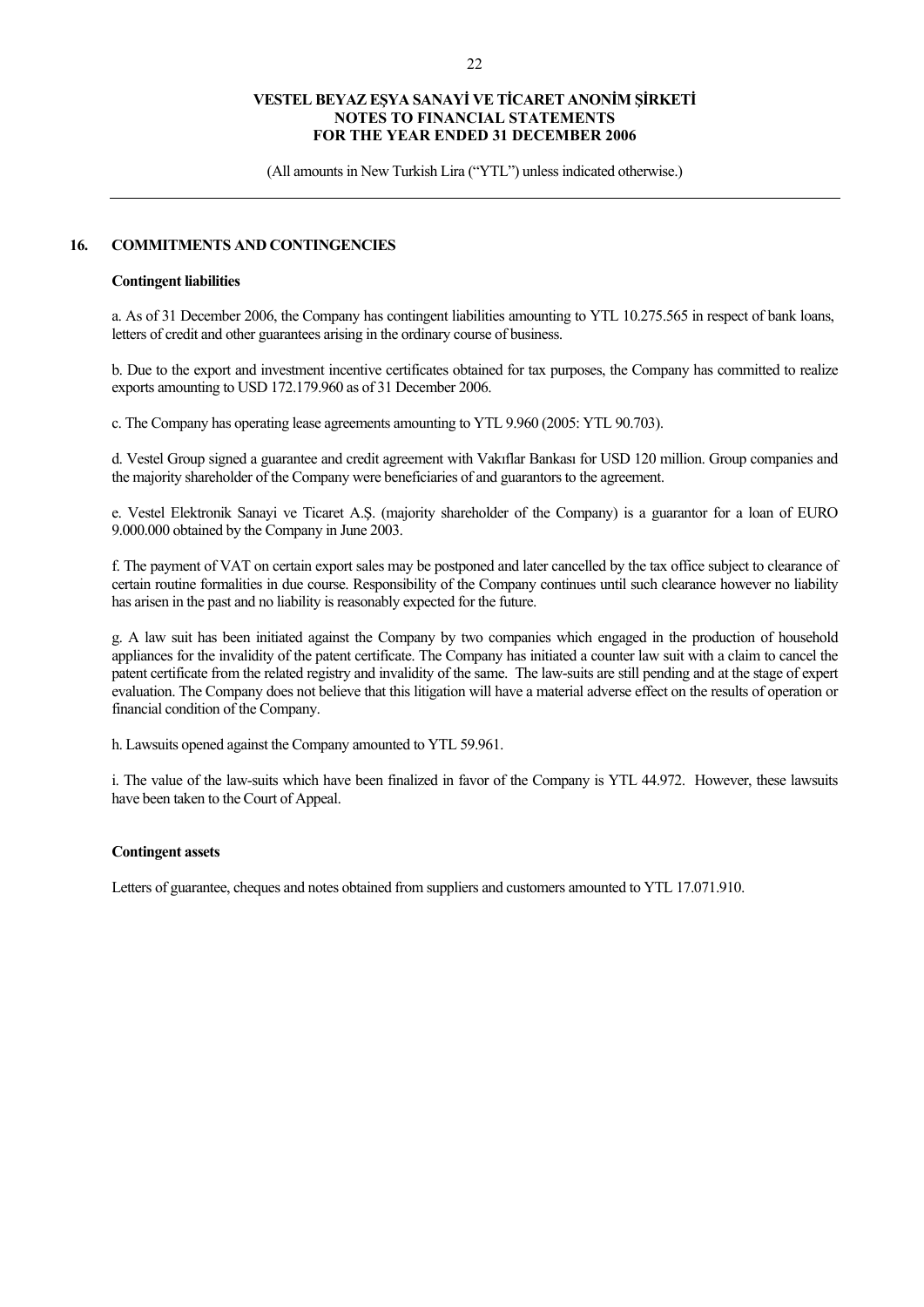(All amounts in New Turkish Lira ("YTL") unless indicated otherwise.)

## **17. NET SALES**

|                                   | 2006          | 2005        |
|-----------------------------------|---------------|-------------|
| <b>Total sales volume</b>         |               |             |
| Refrigerators                     | 2.242.833     | 1.694.465   |
| Air conditioning units            | 237.449       | 332.395     |
| Washing machines                  | 1.423.953     | 1.015.578   |
| Cookers                           | 364.624       | 72.441      |
| <b>Total sales – YTL</b>          |               |             |
| Domestic sales                    | 423.345.012   | 362.108.949 |
| Overseas sales                    | 694.602.533   | 447.134.545 |
| Other sales                       | 1.780.779     | 1.153.733   |
| <b>Gross sales</b>                | 1.119.728.324 | 810.397.227 |
| Less: Sales returns and discounts | (601.735)     | (324.496)   |
| <b>Net sales</b>                  | 1.119.126.589 | 810.072.731 |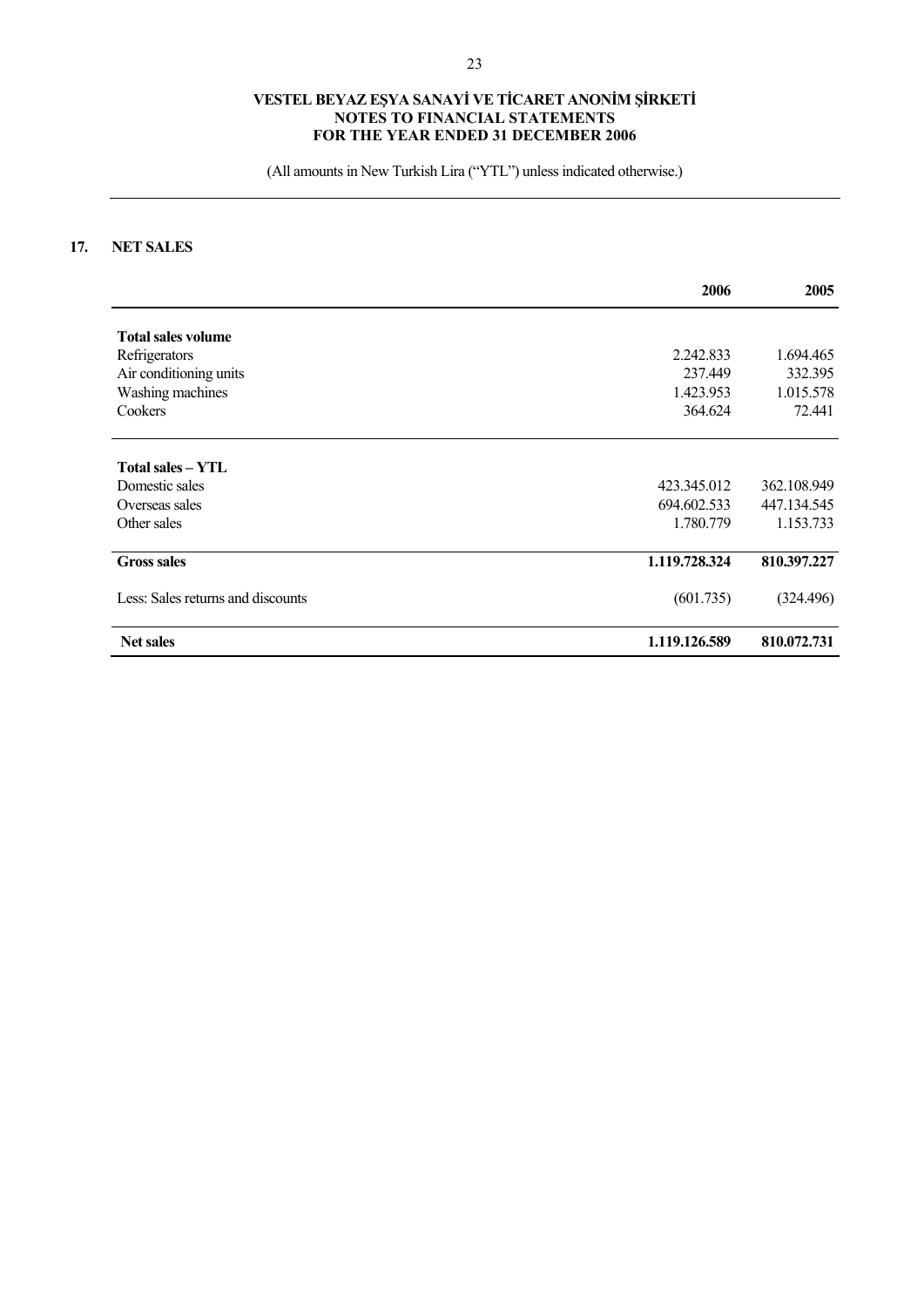(All amounts in New Turkish Lira ("YTL") unless indicated otherwise.)

## **18. COST OF SALES**

|                                       | 2006         | 2005         |
|---------------------------------------|--------------|--------------|
| <b>Total production volume</b>        |              |              |
| Refrigerators                         | 2.174.527    | 1.718.091    |
| Air conditioning units                | 214.913      | 369.497      |
| Washing machines                      | 1.451.017    | 1.020.850    |
| Cookers                               | 390.513      | 76.982       |
| Cost                                  |              |              |
| Direct materials used                 | 834.881.727  | 649.958.070  |
| Direct labor                          | 50.452.320   | 36.594.376   |
| General overhead                      | 38.152.836   | 29.327.826   |
| Depreciation and amortization         | 33.300.676   | 26.226.668   |
| Cost of goods produced                | 956.787.559  | 742.106.940  |
| <b>Changes in semi-finished goods</b> |              |              |
| Opening inventory                     | 5.610.385    | 3.810.744    |
| Closing inventory                     | (7.774.695)  | (5.610.385)  |
| Changes in finished goods             |              |              |
| Opening inventory                     | 36.175.536   | 17.329.736   |
| Closing inventory                     | (29.775.588) | (36.175.536) |
| Cost of goods sold                    | 961.023.197  | 721.461.499  |
| Purchased during the period           | 4.589.658    | 77.579       |
| Opening merchandise inventory         | 78.592       | 105.899      |
| Closing merchandise inventory         | (3.279.561)  | (78.592)     |
| <b>Cost of merchandise sold</b>       | 1.388.689    | 104.886      |
| <b>Cost of sales</b>                  | 962.411.886  | 721.566.385  |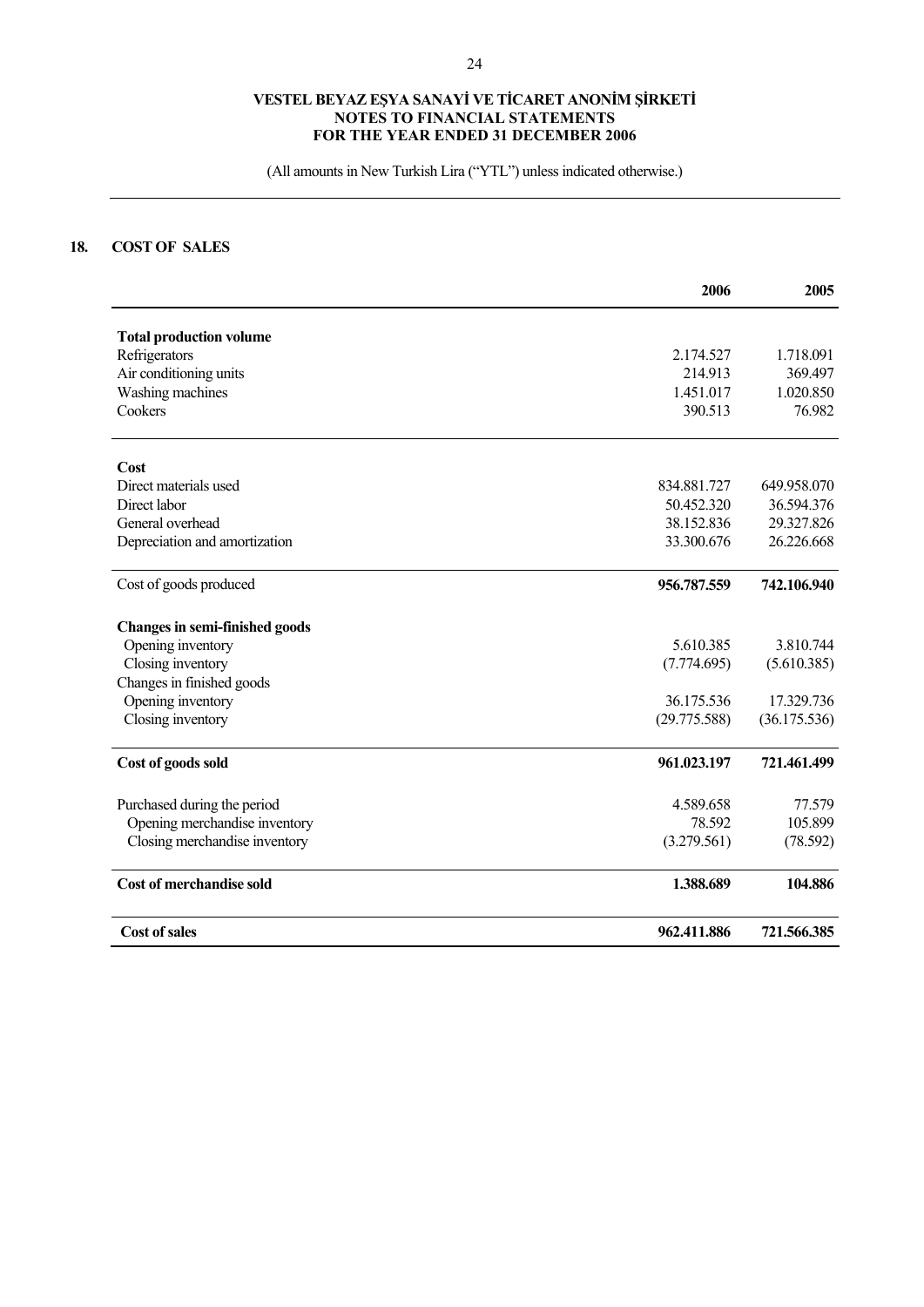(All amounts in New Turkish Lira ("YTL") unless indicated otherwise.)

## **19. OTHER INCOME (EXPENSE), net**

|                                | 2006        | 2005        |
|--------------------------------|-------------|-------------|
|                                |             |             |
| Scrap sales                    | 3.073.055   | 1.911.776   |
| Rent income                    | 14          | 71.242      |
| Profit on sale of fixed assets | 1.109.480   |             |
| Grant received                 | 6.433.436   | 3.151.898   |
| Insurance refunds              |             | 216.123     |
| Other                          | 1.864.101   | 561.117     |
| Other income                   | 12.480.086  | 5.912.156   |
| Loss on sale of fixed assets   | (51.599)    | (457.593)   |
| Idle capacity expenses         | (458.540)   | (7.170.433) |
| Provision for inventories      | (487.263)   | (403.054)   |
| Insurance losses               | (38.288)    | (13.426)    |
| Other                          | (238.251)   | (86.881)    |
| Other expense                  | (1.273.941) | (8.131.387) |
| Other income (expense), net    | 11.206.145  | (2.219.231) |

Grant received is related to reimbursements made by the Directorate for Technology Follow up and Evaluation ("TIDEB") mainly for automated washing machine development project carried out by the Company.

Idle capacity expenses is related to unused capacity and pre-operation expenses for the new cooker and refrigerator factories which commenced their operations in year 2005 and 2006.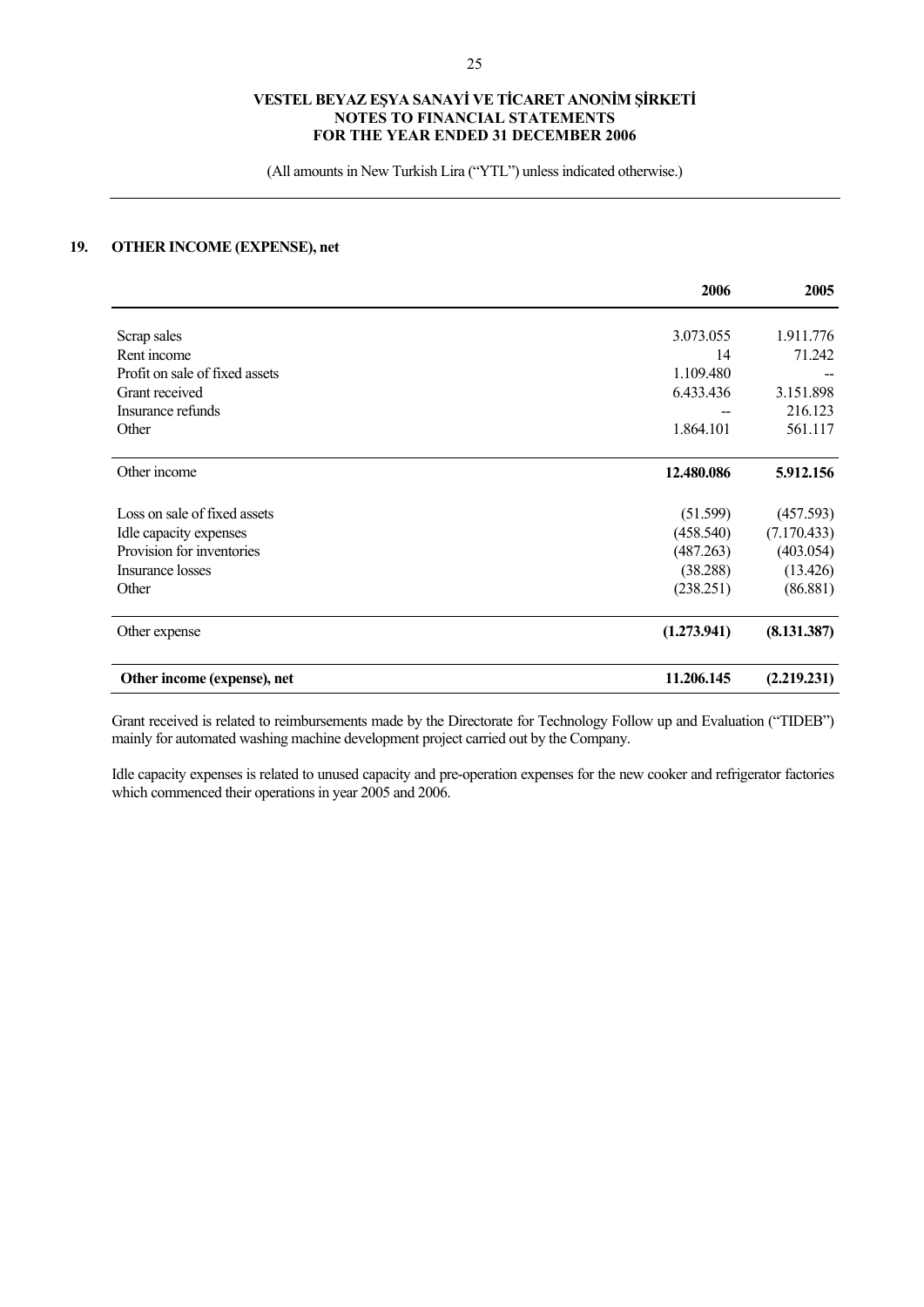(All amounts in New Turkish Lira ("YTL") unless indicated otherwise.)

## **20. FINANCING INCOME (EXPENSE), net**

|                                      | 2006         | 2005         |
|--------------------------------------|--------------|--------------|
|                                      |              |              |
| Foreign exchange gain                | 11.878.918   | 16.202.333   |
| Interest income from bank deposits   | 4.196.941    | 3.034.521    |
| Interest income from term sales      | 16.443.062   |              |
| Unearned interest on payables        | 11.981.413   | 6.614.011    |
| <b>Financing income</b>              | 44.500.334   | 25.850.865   |
| Foreign exchange loss                | (34.743.294) | (9.887.201)  |
| Bank loans interest expense          | (18.395.761) | (5.776.897)  |
| Interest expense from term purchases | (3.990.298)  | (796.144)    |
| Letters of credit expenses           | (4.502.446)  | (2.847.332)  |
| Finance lease interest expense       | (425.253)    | (768.028)    |
| Bank commission expenses             | (10.008)     | (130.517)    |
| Unearned interest on receivables     | (19.406.423) | (6.828.320)  |
| Other financial expenses             | (694.780)    | (288.408)    |
| <b>Financing expense</b>             | (82.168.263) | (27.322.847) |
| Financing income (expense), net      | (37.667.929) | (1.471.982)  |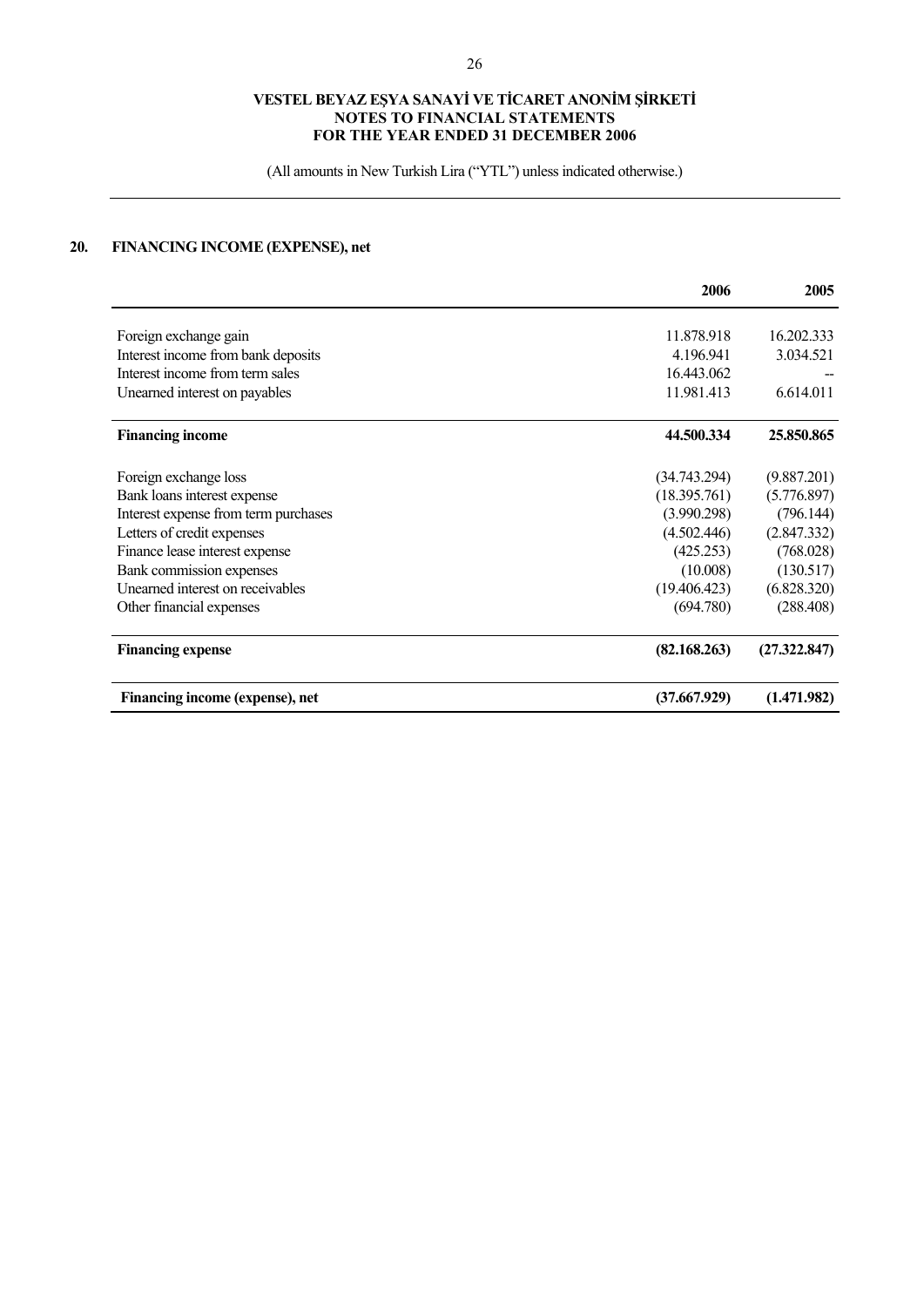(All amounts in New Turkish Lira ("YTL") unless indicated otherwise.)

### **21. RELATED PARTY DISCLOSURE**

Parties are considered to be related if one party has the ability to control the other party or exercise significant influence over the other party in making the financial and operating decisions. For the purpose of these financial statements shareholders are referred to as related parties. Related parties also include individuals that are principal owners, management and members of the Company's Board of Directors and their families. In the course of conducting its business, the Company conducted various business transactions with related parties on commercial terms.

i) Year end balances with related parties are given below:

As of 31 December 2005, cash and cash equivalents including demand deposits of YTL 232,287 and time deposits of YTL 3.355.000 at Denizbank A.Ş. The average interest rate was 14 % per year on new Turkish Lira and 2% per year on foreign currency, with an average of two days maturity.

As of 31 December 2005, the Company obtained interest-free loans amounting to YTL 15.129 from Denizbank A.Ş.

|                                                 | Due from related parties    |                        | Due to related parties   |                             |  |
|-------------------------------------------------|-----------------------------|------------------------|--------------------------|-----------------------------|--|
| <b>Related party</b>                            | <b>Trade</b><br>receivables | <b>Other</b><br>assets | <b>Trade</b><br>payables | Other<br><b>liabilities</b> |  |
| 2006                                            |                             |                        |                          |                             |  |
| Vestel Elektronik Sanayi ve Ticaret A.Ş.        |                             |                        | 2.712.636                |                             |  |
| Vestel Holland BV                               |                             |                        | 16.020.098               |                             |  |
| Vestel Dayanıklı Tüketim Malları Pazarlama A.Ş. | 282.044.108                 |                        |                          |                             |  |
| Vestel Dijital Üretim Sanayi A.Ş.               | 826.620                     |                        |                          |                             |  |
| Vestel CIS Ltd                                  | 3.274.529                   |                        |                          |                             |  |
| Vestel Dis Ticaret A.S.                         | 70.928.925                  |                        |                          |                             |  |
| Zorlu Holding A.S.                              |                             |                        | 65.494                   |                             |  |
| Other                                           | 68.987                      |                        | 9.971                    |                             |  |
|                                                 | 357.143.169                 |                        | 18.808.199               |                             |  |
|                                                 |                             |                        |                          |                             |  |
| 2005                                            |                             |                        |                          |                             |  |
| Vestel Elektronik Sanayi ve Ticaret A.Ş.        |                             |                        | 3.987.355                |                             |  |
| Vestel Dayanıklı Tüketim Malları Pazarlama A.Ş. | 147.516.841                 |                        |                          |                             |  |
| Vestel Komünikasyon Sanayi ve Ticaret A.Ş.      |                             |                        | 63.457                   |                             |  |
| <b>Vestel Holland BV</b>                        |                             |                        | 3.083.197                |                             |  |
| Vestel Dış Ticaret A.Ş.                         |                             |                        |                          | 44.867.652                  |  |
| Korteks Mensucat A.S.                           |                             |                        | 476                      |                             |  |
| Zorlu Linens Pazarlama A.Ş.                     |                             |                        | 67.629                   |                             |  |
| Zorlu Holding A.S.                              |                             |                        | 54.882                   |                             |  |
| Vestel Dijital Üretim Sanayi A.Ş.               |                             |                        | 26.755                   |                             |  |
| Zorpet Zorlu Petrol Nakliyat A.Ş.               | 161.925                     |                        |                          |                             |  |
| Deniz Destek Oto Kiralama A.S.                  |                             |                        | 6.086                    |                             |  |
| Other                                           |                             |                        | 985                      |                             |  |
|                                                 | 147.678.766                 |                        | 7.290.822                | 44.867.652                  |  |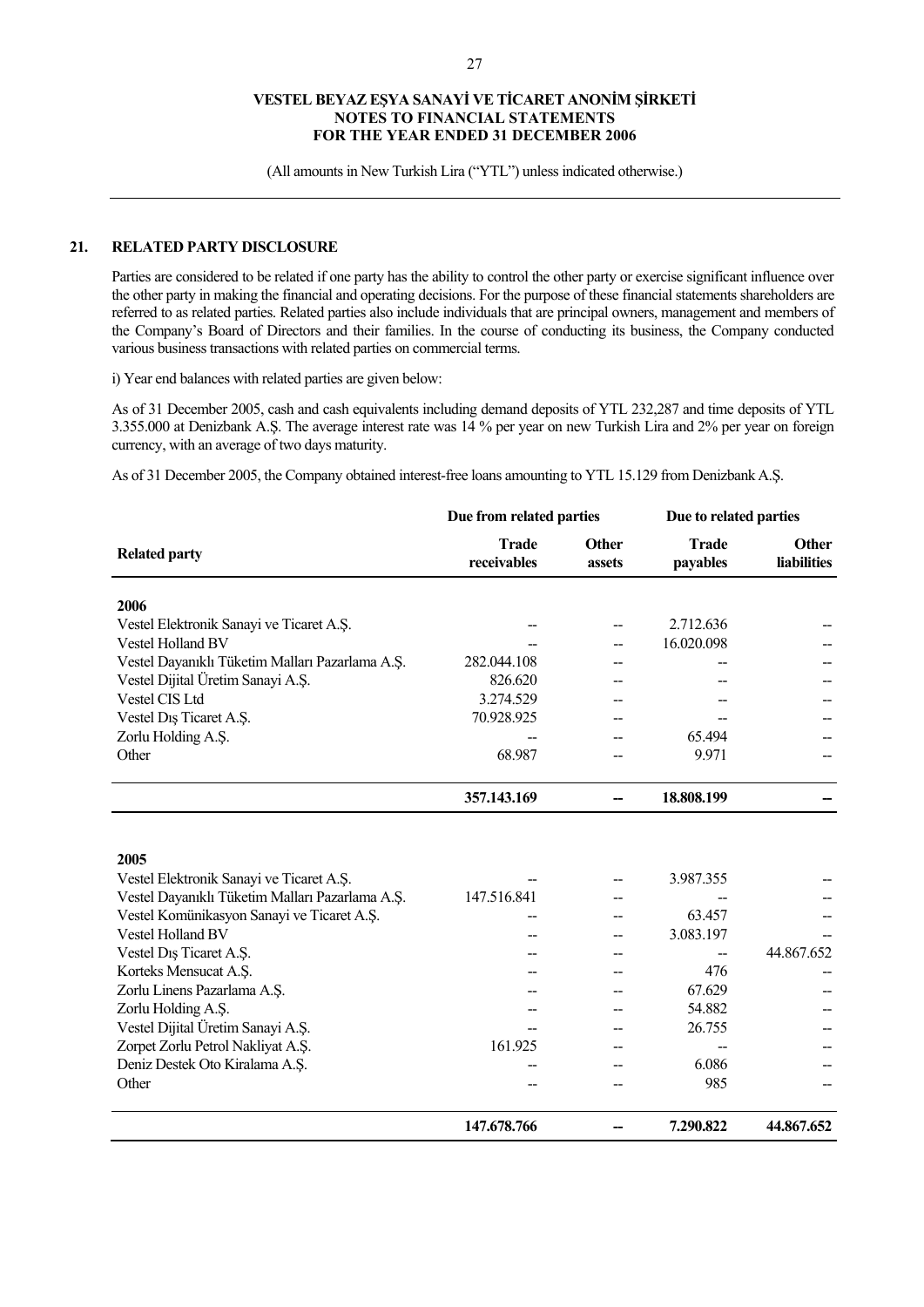(All amounts in New Turkish Lira ("YTL") unless indicated otherwise.)

ii) Transactions carried out with related parties are given below:

|                                                 | <b>Sales</b>  | <b>Purchases</b> | <b>Other</b><br>income | <b>Financing</b><br>income | <b>Financing</b><br>expense |
|-------------------------------------------------|---------------|------------------|------------------------|----------------------------|-----------------------------|
| 2006                                            |               |                  |                        |                            |                             |
| Vestel Elektronik Sanayi ve Ticaret A.Ş.        | 462.606       | 2.789.786        | --                     | 745.061                    | 1.014.950                   |
| Vestel Dayanıklı Tüketim Malları Pazarlama A.Ş  | 353.397.009   | 1.806.206        | --                     | 16.246.044                 |                             |
| Vestel Komünikasyon Sanayi ve Ticaret A.Ş.      |               | 162.987          |                        | 66.800                     |                             |
| Zorpet Zorlu Petrol Nakliyat A.S.               | 1.860.859     |                  |                        |                            |                             |
| Vestel Dis Ticaret A.S.                         | 691.300.116   | 1.486.535        |                        |                            | 6.993.866                   |
| Vestel Dijital Üretim Sanayi A.Ş.               | 2.554         | 14.278           | --                     | 74.221                     |                             |
| Vestel CIS Ltd.                                 | 3.302.417     | 34.844           |                        |                            |                             |
| Other                                           |               | 765.534          |                        |                            |                             |
|                                                 | 1.050.325.561 | 7.060.170        |                        | 17.132.126                 | 8.008.816                   |
|                                                 |               |                  |                        |                            |                             |
| 2005                                            |               |                  |                        |                            |                             |
| Vestel Elektronik Sanayi ve Ticaret A.Ş.        | 255.549       | 2.519.934        | 19.016                 | 396.096                    | 356.457                     |
| Vestel Dayanıklı Tüketim Malları Pazarlama A.Ş. | 315.613.206   | 49.138           | 52.277                 | 2.631.980                  |                             |
| Vestel Komünikasyon Sanayi ve Ticaret A.Ş.      | 6.340         | 35.930           |                        | 70.611                     |                             |
| Zorpet Zorlu Petrol Nakliyat A.S.               | 704.465       |                  |                        |                            |                             |
| Vestel Dis Ticaret A.S.                         | 447.668.193   | 2.472.098        |                        | 695.374                    | 4.882.091                   |
| Vestel Dijital Üretim Sanayi A.Ş.               | 218           | 25.051           |                        |                            |                             |
|                                                 | 764.247.971   | 5.102.151        | 71.293                 | 3.794.061                  | 5.238.548                   |

As of 31 December 2005, interest expense paid for loans obtained from Denizbank A.Ş. amounted to YTL 1.560.418 and interest income received from time deposits at Denizbank A.Ş. amounted to YTL 286.780.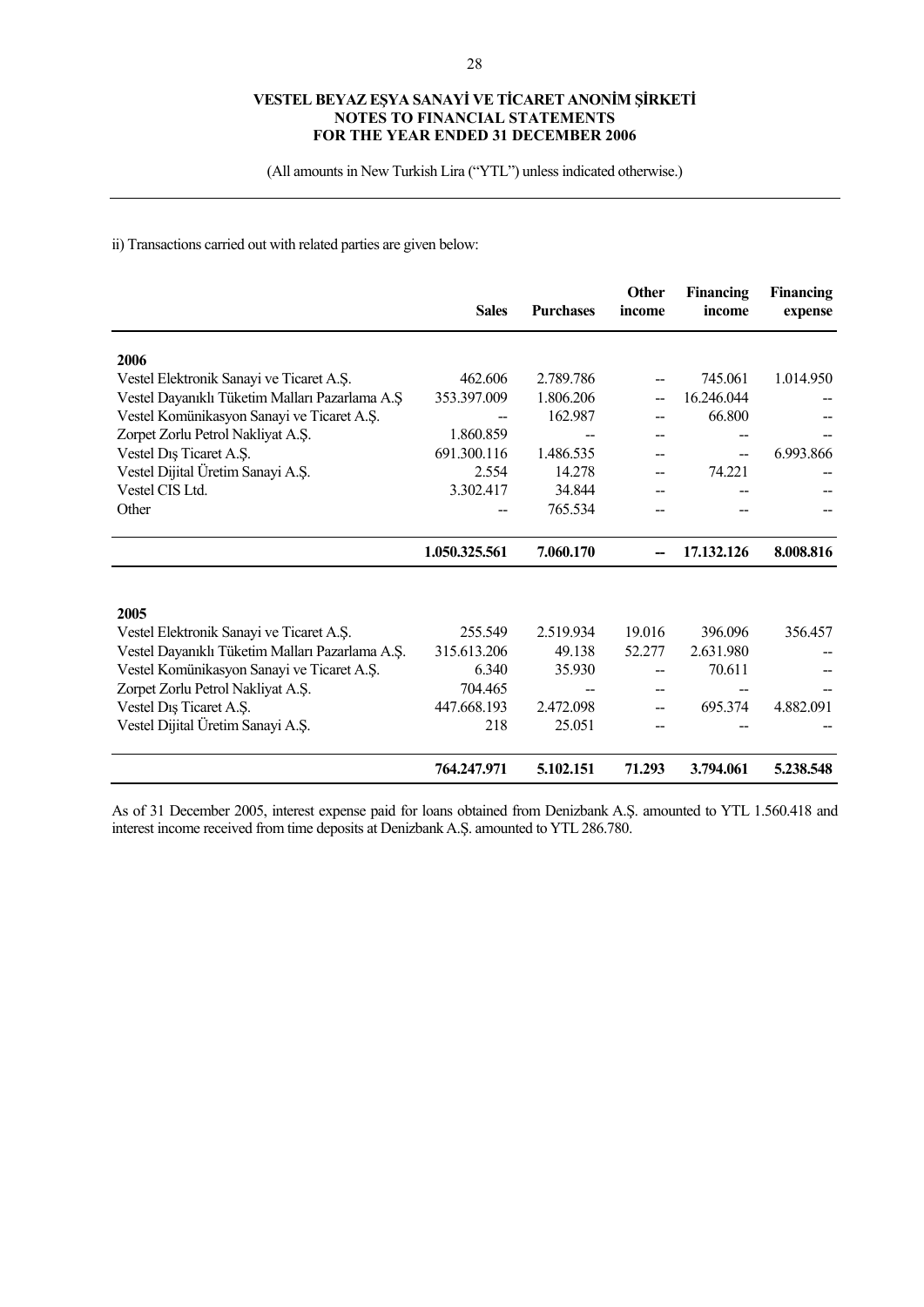(All amounts in New Turkish Lira ("YTL") unless indicated otherwise.)

#### **22. FOREIGN CURRENCY POSITION**

|                                    | <b>USD</b>   | <b>EURO</b>   | <b>GBP</b> | <b>YTL</b><br>equivalent |
|------------------------------------|--------------|---------------|------------|--------------------------|
| 2006                               |              |               |            |                          |
| Cash and cash equivalents          | 2.170.768    | 3.607.073     |            | 9.729.728                |
| Trade receivables                  | 7.318.026    | 34.489.745    | 21.669     | 74.203.720               |
| Total foreign currency assets      | 9.488.794    | 38.096.818    | 21.669     | 83.933.448               |
| Current borrowings                 | 9.615.517    | 11.281.366    |            | 34.403.021               |
| Non-current borrowings             | 609.993      | 31.342.673    |            | 58.888.365               |
| Trade payables                     | 71.454.915   | 62.267.301    | 1.490      | 215.729.044              |
| Total foreign currency liabilities | 81.680.425   | 104.891.340   | 1.490      | 309.020.430              |
| Net foreign currency position      | (72.191.631) | (66.794.522)  | 20.179     | (225.086.982)            |
|                                    |              |               |            |                          |
| 2005                               |              |               |            |                          |
| Cash and cash equivalents          | 34.996       | 5.059.444     |            | 8.078.825                |
| Advances given                     | 231.711      | 3.420.237     |            | 5.740.536                |
| Total foreign currency assets      | 266.707      | 8.479.681     |            | 13.819.361               |
| Current borrowings                 | 1.336.243    | 11.621.316    |            | 20.241.810               |
| Non-current borrowings             | 9.773.838    | 40.480.382    |            | 77.377.142               |
| Trade payables                     | 24.501.908   | 68.373.233    |            | 141.419.168              |
| Other liabilities                  |              | 27.960.175    |            | 44.386.778               |
| Total foreign currency liabilities | 35.611.989   | 148.435.106   |            | 283.424.898              |
| Net foreign currency position      | (35.345.282) | (139.955.425) |            | (269.605.537)            |